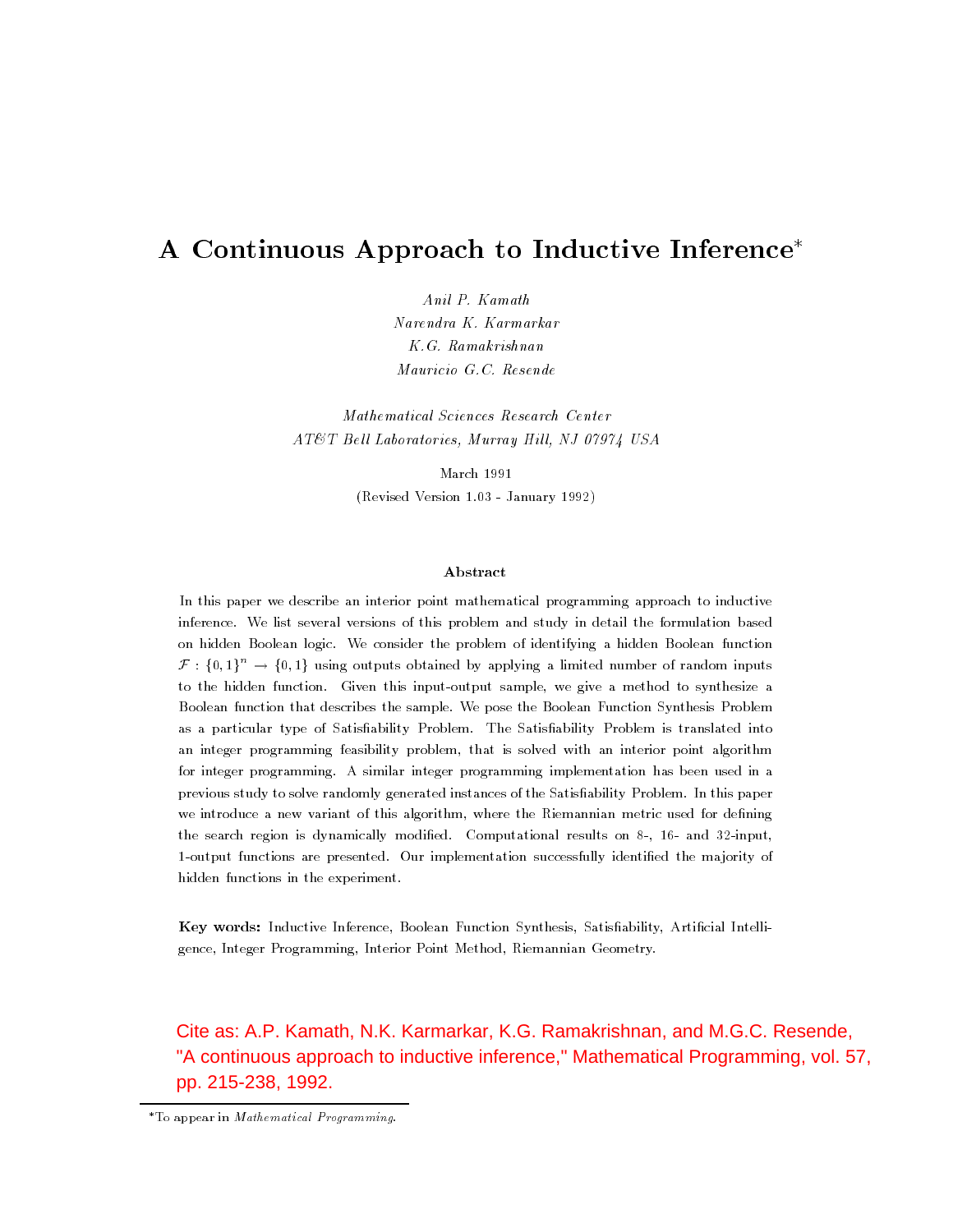## 1. Introduction

In this paper, we explore the application of a function minimization method, based on *continuous* mathematics to the problem of inductive inference, which in its many forms appears to be an inherently *discrete* problem. Inductive inference is the process of hypothesizing a general rule from examples. This problem is of central importance in artificial intelligence and machine learning. A survey on inductive inference systems is given in [1]. Inductive inference involves the following steps:

- Inferring rules from examples nding compact abstract models of data or hidden patterns in the data
- Making predictions based on abstractions
- By comparing predictions with actual results one can modify the abstraction This is the process of learning
- Designing questions to generate new examples

In this study, we first focus on an aspect of this problem, concerned with inferring rules from examples or discovering patterns in discovering the sequence  $\mu$  , and the sequence  $\mu$  , as we may give the sequence of "What comes next?" One could pick any number and justify it by fitting a fourth degree polynomial through the 5 points. However, the answer " $10$ " is considered the most "intelligent". That is so because it is based on the first-order polynomial  $2n$ , which is linear and hence simpler than a fourth degree polynomial. The answer to an inductive inference problem is not unique. In inductive inference, one wants a  $simple$  explanation that fits a given set of observations. Simpler answers are considered better answers

A recent body of literature has associated inductive inference with the notion of identification in the limit over the strings of a finite alphabet. In this paper we use the classic notion of inductive inference, as in scientific discovery, where rules are inferred from incomplete observations of the data. We enphasize that the observations are from *incomplete* data sets, differing from the notion of deductive inference where a complete set in observed

One therefore needs a way to measure simplicity. For example, in finite automaton inference, the number of states could be a measure of simplicity. In Boolean circuit inference, the measure could be the number of gates and wires. Inductive inference is in fact an optimization problem, where one wants to maximize simplicity, or find a model no more complex than some specified measure.

There are many ways to formalize this optimization problem. In this paper, we study the most basic Boolean model with single output. In this model there is a black box with  $n$  Boolean input  $\Box$  -  $\Box$  -  $\Box$  -  $\Box$  -  $\Box$  -  $\Box$  -  $\Box$  -  $\Box$  -  $\Box$  -  $\Box$  -  $\Box$  -  $\Box$  -  $\Box$  -  $\Box$  -  $\Box$  -  $\Box$  -  $\Box$  -  $\Box$  -  $\Box$  -  $\Box$  -  $\Box$  -  $\Box$  -  $\Box$  -  $\Box$  -  $\Box$  -  $\Box$  -  $\Box$  -  $\Box$  -  $\Box$  -  $\Box$  -  $\Box$  -  $\Box$  $\limsup$   $f: \{0,1\} \rightarrow \{0,1\}$  that maps inputs to outputs. Given a limited number of inputs and corresponding outputs the question to be answered is Does there exist a logical circuit with no more than K gates which matches this behavior? If so, what is it?

Because the problem formulation belongs to the domain of discrete mathematics or logic does not necessarily imply that the algorithm for attacking the problem must be restricted to concepts from the same fields. There are many ways of formulating a discrete problem as a continuous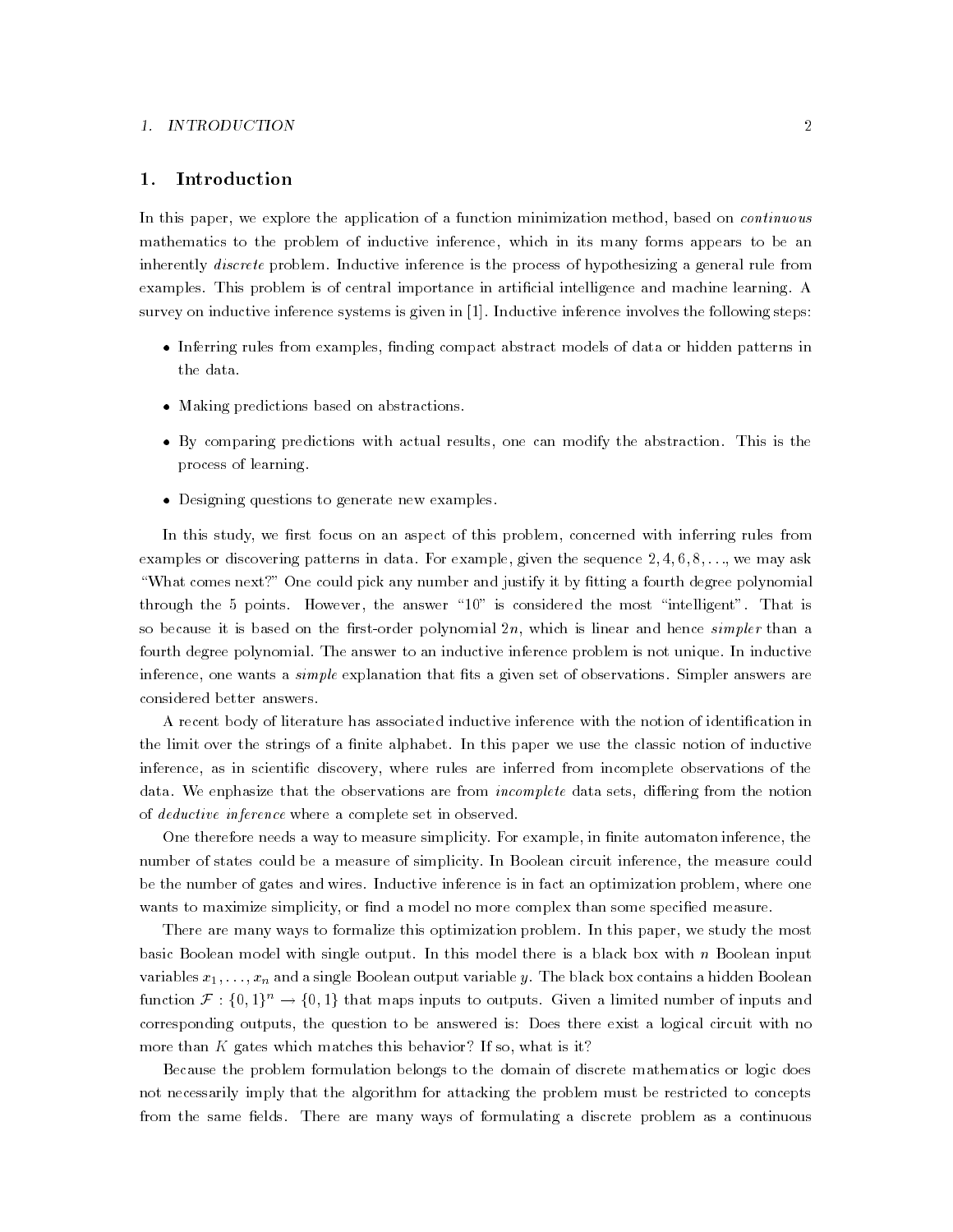minimization problem, but many lead to an excessive, often exponential, number of *spurious* local minima, i.e. those that are not global minima and hence do not correspond to the solution of the original problem. In [10], Karmarkar describes a class of potential functions with good topological properties, such as having connected level sets, which has led to successful interior point methods for several problems  $\mathcal{A}$  . In the application of the application of the application of the application of the application of the application of the application of the application of the application of the application of a similar approach for inductive inference. For related work, see e.g.  $[2]$ ,  $[5]$  and  $[25]$ .

Definition we continue, we require some definitions. Consider the Doolean function  $\mathcal{F}$  (19, 1)  $\rightarrow$  $\{0,1\}$ . An element of the domain of F is called a *minterm* of F. The set of minterms for which  $\mathcal F$  evaluates to 1 (0) is called the ON-set (OFF-set). An *incompletely specified* Boolean function is one for which  $|0 \rangle$ -set $| + |0 \rangle$ f-set $| < 2$  . Table 1.1 incompletely specifies a Boolean function with variables variables of the vine and and an output y and are specified to the specification of the specification  $o$  FF-set =  $\{001, 111\}$ .

| $x_1$ | $x_2$ | $x_3$ | $\overline{y}$ |
|-------|-------|-------|----------------|
| 1     | 0     | 1     | 1              |
| 0     | Ω     | 1     | 0              |
| 1     | 0     | 0     | 1              |
| 1     | 1     | 1     | 0              |
|       |       |       |                |

Table 2014 - Anne 1920 - Paris Paris III

An *algebraic expression* for an incompletely specified Boolean function  $\mathcal F$  is a Boolean expression (written with Boolean sums  $(OR)$  and products  $(AND)$ ) that evaluates to 1 (0) for all minterms in the  $\alpha$ N-set ( $\alpha$ FF-set) and evaluates to either 1 or 0 for all other minterms. An algebraic expression for  $\mathcal F$  can always be written in sum-of-products (disjunctive normal) form. Each product term in the algebraic sum-of-products expression is called a *disjunct*. Let  $P_i^{\perp}$  and  $P_i^{\perp}$ , respectively, denote the index set of 0 and 1 values of the *i*-th element of the ON-set of  $\mathcal F$ . The *canonical expansion*,

$$
y = \sum_{i \in \text{ON-set}} \left\{ \prod_{j \in P_i^1} x_j \times \prod_{j \in P_i^0} \overline{x}_j \right\}
$$

is a sum-of-products algebraic expression for  $\mathcal F$ . The major drawback of the canonical expansion is that it has  $|ON-set|$  disjuncts, each having n variables. The canonical expansion for the function of Table 1.1 is

$$
y = x_1 \overline{x}_2 x_3 + x_1 \overline{x}_2 \overline{x}_3 + \overline{x}_1 x_2 x_3. \tag{1.1}
$$

It requires 3 disjuncts.

Given an ON-set and OFF-set of minterms, the Boolean Function Synthesis Problem is to find an algebraic sum-of-products expression for  $\mathcal F$  having a specified number of disjuncts. The corresponding decision problem is NP-complete  $\lbrack 3 \rbrack$   $\lbrack 7 \rbrack$ . The function of Table 1.1 can be expressed by a Boolean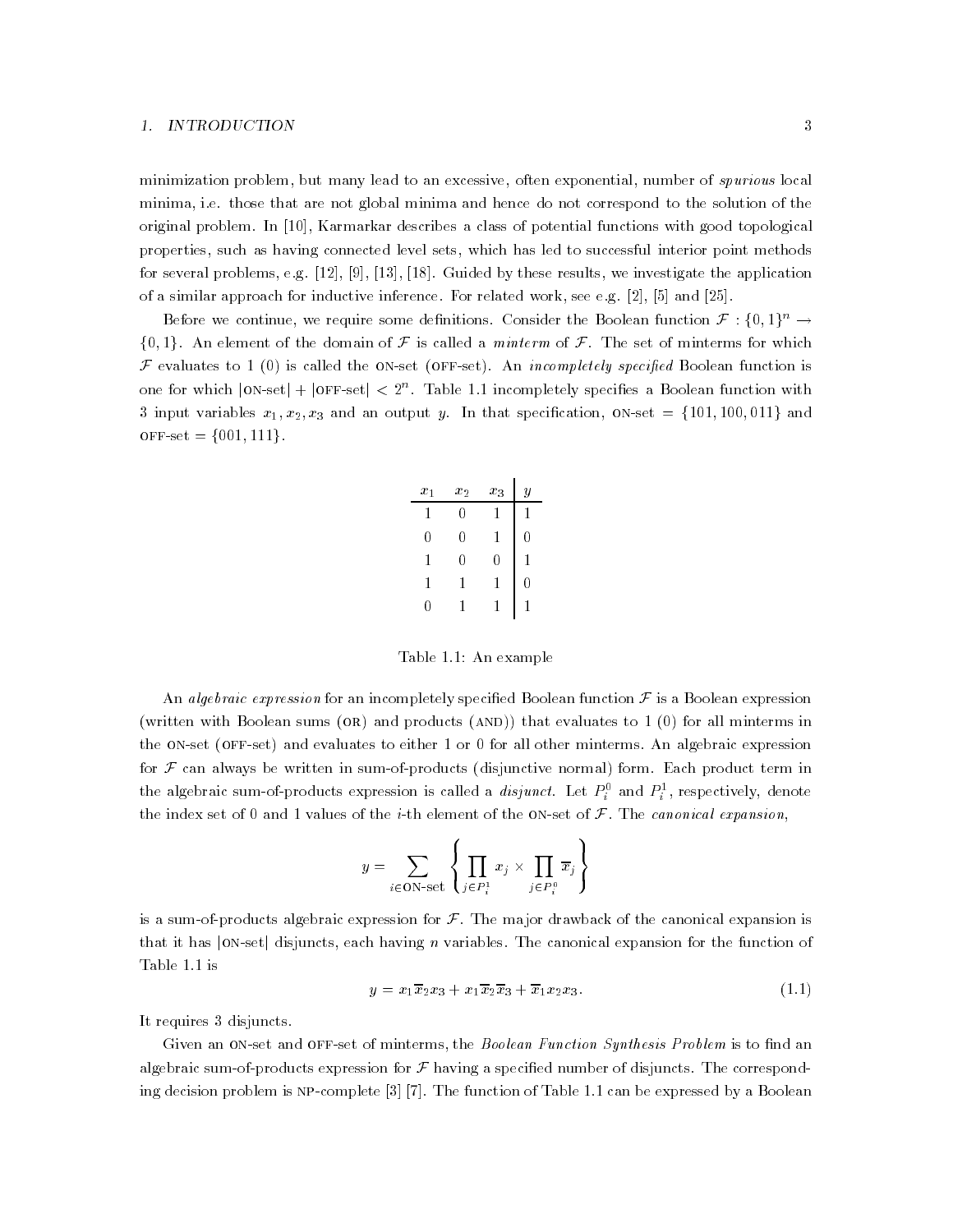| $x_1$        | $x_2$        | $x_3$        | $x_4$        | $x_{5}$      | $x_6$        | $x_7$        | $x_{8}$      | $x_{9}$    | $x_{10}$     | $x_{11}$     | $x_{\rm\,1\,2}$ | $x_{13}$     | $x_{14}$     | $x_{15}$     | $x_{16}$     | $x_{17}$ | $x_{18}$     | $x_{19}$     | $x_{20}$     | $\boldsymbol{y}$ |
|--------------|--------------|--------------|--------------|--------------|--------------|--------------|--------------|------------|--------------|--------------|-----------------|--------------|--------------|--------------|--------------|----------|--------------|--------------|--------------|------------------|
| $\mathbf{1}$ | $\mathbf{1}$ | $\mathbf{1}$ | $\mathbf{1}$ | $\circ$      | $\mathbf{o}$ | $\mathbf{1}$ | $\circ$      | -1         | $^{\circ}$   | $\mathbf 0$  | $\mathbf{1}$    | $\mathbf{1}$ | $\mathbf 0$  | 0            | $\mathbf 1$  | 0        | $\mathbf{1}$ | $\mathbf{1}$ | $\circ$      | $\circ$          |
| -1.          | -1.          | $\Omega$     | 0.           | -1           | 0.           | $^{\circ}$   | п.           | $\Omega$   | $^{\circ}$   | $\mathbf{1}$ | $\Omega$        | 0            | п.           | 0.           | $\mathbf{1}$ | п.       | 0.           | 0            | $\mathbf{1}$ | $\Omega$         |
| -1.          | 1            | 1            | $\circ$      | -1           | 0.           | $^{\circ}$   | -1           | $^{\circ}$ | -1           | $^{\circ}$   | $\Omega$        | 1            | 1            | 0            | $\Omega$     | 0        | $\mathbf{1}$ | 0            | $^{\circ}$   | $\Omega$         |
| $\circ$      | -1.          | $^{\circ}$   | -1.          | $^{\circ}$   | $\circ$      | -1           | -1.          | $^{\circ}$ | -1           | $^{\circ}$   | $^{\circ}$      | -1           | 1.           | 1.           | 0            | 0        | 1.           | 0            | 1            | 0                |
| п.           | -1.          | 1            | $\circ$      | $^{\circ}$   | 1            | $^{\circ}$   | п.           | $^{\circ}$ | $\mathbf{1}$ | $\mathbf{1}$ | $\mathbf{1}$    | -1.          | 0            | 1.           | 0            | 0        | 0            | 0            | 0.           | $\Omega$         |
| п.           | 0            | 1            | $^{\circ}$   | $\mathbf{1}$ | $^{\circ}$   | $\mathbf{1}$ | $^{\circ}$   | $^{\circ}$ | $\mathbf{1}$ | $\bf o$      | $\Omega$        | $\mathbf{1}$ | 0            | 0.           | $\Omega$     | п.       | 0.           | 0            | 1            | $\Omega$         |
| 0.           | 0            | $^{\circ}$   | -1.          | $^{\circ}$   | $\circ$      | -1           | $\circ$      | $^{\circ}$ | -1           | $^{\circ}$   | 0               | -1.          | 1            | 1.           | п.           | 0        | 0            | п.           | $^{\circ}$   | 0                |
| 0.           | 0            | -1.          | $\circ$      | $\Omega$     | 0.           | -1           | $^{\circ}$   | $^{\circ}$ | -1           | -1.          | $\Omega$        | $\mathbf{1}$ | 0            | 0            | 0            | 0.       | 1.           | 0            | $\circ$      | $\Omega$         |
| п.           | -1.          | -1.          | -1.          | $\mathbf{1}$ | $\circ$      | -1           | -1.          | -1         | $^{\circ}$   | $\mathbf{1}$ | $\Omega$        | $^{\circ}$   | 1            | 0            | $\Omega$     | п.       | 0.           | 0            | $^{\circ}$   | $\Omega$         |
| n.           | 1            | $^{\circ}$   | 1            | -1           | $^{\circ}$   | $\mathbf{1}$ | $^{\circ}$   | $^{\circ}$ | $\mathbf{1}$ | 0            | $\Omega$        | $\Omega$     | п.           | 0.           | $\Omega$     | 0        | 0.           | 0            | $\circ$      | $\Omega$         |
| п.           | 1            | $^{\circ}$   | $\circ$      | -1           | 1            | -1.          | $\circ$      | -1         | $^{\circ}$   | $^{\circ}$   | 1               | -1           | 0            | 1            | 1            | 1        | 0.           | 0            | $^{\circ}$   | $\Omega$         |
| $\mathbf{1}$ | -1.          | -1.          | $\circ$      | -1           | $\circ$      | $^{\circ}$   | -1           | $^{\circ}$ | $^{\circ}$   | 0            | 1               | $\circ$      | 1.           | 0            | 1            | 0        | 1.           | 1            | $^{\circ}$   | 0                |
| л.           | л.           | 1            | $\circ$      | -1           | 1.           | $\circ$      | п.           | -1         | 1            | $^{\circ}$   | $\Omega$        | п.           | 0.           |              | п.           | 0.       | 0.           | 0.           | 0.           | $\Omega$         |
| 0.           | 0.           | $\mathbf{1}$ | $^{\circ}$   | $^{\circ}$   | $\circ$      | 0.           | $\circ$      | $^{\circ}$ | $\mathbf{1}$ | $\mathbf{1}$ | п.              | $^{\circ}$   | 1            | 0            | $\Omega$     | 0.       | п.           | п.           | 0.           | $\Omega$         |
| $\Omega$     | $^{\circ}$   | 1            | $\mathbf{1}$ | -1           | -1.          | $^{\circ}$   | $\mathbf{1}$ | $\Omega$   | $^{\circ}$   | 0            | 0.              | $\Omega$     | $\mathbf{1}$ | 0            | $\Omega$     | 0        | $\mathbf{1}$ | $\mathbf{1}$ | $\circ$      | $\Omega$         |
| 0.           | 1.           | -1.          | -1.          | -1.          | $\circ$      | $\mathbf{1}$ | -1.          | -1         | $\circ$      | $\mathbf{1}$ | $\mathbf{1}$    | -1           | $\mathbf{1}$ | 0            | $^{\circ}$   | 1        | 1.           | 0            | 0.           | $^{\circ}$       |
| $\mathbf{1}$ | $^{\circ}$   | $\mathbf{1}$ | $\circ$      | $\circ$      | $\mathbf{o}$ | $\mathbf{1}$ | $\circ$      | $\circ$    | $^{\circ}$   | $^{\circ}$   | $^{\circ}$      | -1           | $\circ$      | $\mathbf{1}$ | $\mathbf{1}$ | $\circ$  | $\mathbf{O}$ | $\bf o$      | -1.          | $\mathbf{1}$     |
| п.           | 0            | $\mathbf{1}$ | $^{\circ}$   | -1           | 1            | $^{\circ}$   | -1           | $^{\circ}$ | $^{\circ}$   | 0            | 0               | -1           | 0            | 0            | $\mathbf{1}$ | 1        | п.           | -1.          | 1            | 1                |
| п.           | -1.          | -1.          | -1.          | -1           | -1.          | -1.          | $\circ$      | -1         | -1           | $^{\circ}$   | $\Omega$        | 0.           | 0            | л.           | $\Omega$     | 0.       | п.           | 0            | 1            | -1               |
| $\mathbf{1}$ | -1.          | 0.           | 0.           | -1           | 1            | -1           | 1            | $^{\circ}$ | 1            | $\mathbf{1}$ | $\Omega$        | $\Omega$     | п.           | 1.           | $\Omega$     | 0        | 0            | 1            | 1            | 1                |
|              | 1            | $^{\circ}$   | $\circ$      | $^{\circ}$   | 1            | 1            | $^{\circ}$   | -1         | $^{\circ}$   | 0            | 1               | $\mathbf{1}$ | 0            | 0            | $\Omega$     | 1        | 1            | 0            | 1            | 1                |
| n.           | 1            | $\mathbf{1}$ | -1.          | 0.           | -1.          | $^{\circ}$   | п.           | -1         | $\mathbf{1}$ | 0.           | $\Omega$        | -1           | п.           | 0.           | -1.          | 0.       | п.           | 0            | $^{\circ}$   | -1               |
| -1.          | -1.          | $^{\circ}$   | -1.          | $^{\circ}$   | 0.           | $\circ$      | $^{\circ}$   | $^{\circ}$ | -1           | $^{\circ}$   | $\Omega$        | $\mathbf{1}$ | 0            | 1.           | $\mathbf{1}$ | 0.       | п.           | 0            | 1            | 1                |
| 0.           | -1.          | 1            | $\circ$      | $\circ$      | $\circ$      | $\circ$      | $\circ$      | -1         | $^{\circ}$   | $\mathbf{1}$ | 0               | -1           | 0            | 0            | 0            | 0        | 0            | 0            | $^{\circ}$   | 1                |
| n.           | п.           | 1            | $\mathbf{1}$ | $\mathbf{1}$ | 0.           | 0.           | 0.           | $\Omega$   | 0.           | $\Omega$     | $\Omega$        | $\mathbf{1}$ | п.           | 0.           | $\mathbf{1}$ | 0        | п.           | п.           | 0.           | -1               |
| п.           | 0            | 1            | 1            | $^{\circ}$   | $^{\circ}$   | $^{\circ}$   | $\circ$      | $^{\circ}$ | $\mathbf{1}$ | -1.          | 1               | $\Omega$     | 0            | $\mathbf{1}$ | $\Omega$     | 0        | $\mathbf{1}$ | 1            | 1            | 1                |
| 0.           | -1.          | 1            | -1.          | $^{\circ}$   | -1.          | -1           | 0            | -1         | $^{\circ}$   | -1.          | 1               | -1           | 0            | 1.           | 0            | 0        | 1.           | 0            | $^{\circ}$   | 1                |
| n.           |              | п.           | -1.          | -1           | 1.           | $\circ$      | $\circ$      | -1         | 1            | $\Omega$     | $\Omega$        | -1.          | п.           | 1.           | 0            | 0.       | п.           | 0            | 0.           |                  |
|              |              | $\mathbf{1}$ | 0.           | $\mathbf{1}$ | 1            | 1            | $\mathbf{1}$ | $\Omega$   | $\mathbf{1}$ | $\Omega$     | $\Omega$        | 0            | 0            | 0            | $\mathbf{1}$ | ı.       | 0.           | ı.           | $^{\circ}$   |                  |
|              | 0            | 1            | 0            | 0            | $^{\circ}$   | 0            | 0            | 1          | 0            | $\mathbf{1}$ | 1               | 0            | 0            | 1            | $\mathbf{1}$ | 0        | 0            | 0            | $\mathbf{1}$ | -1.              |

Table Specication for a  variable function with jonsetj 
 and joffsetj

expression having only 2 disjuncts, since

$$
y = x_1 \overline{x}_2 x_3 + x_1 \overline{x}_2 \overline{x}_3 + \overline{x}_1 x_2 x_3
$$
  
\n
$$
= x_1 \overline{x}_2 (x_3 + \overline{x}_3) + \overline{x}_1 x_2 x_3
$$
  
\n
$$
= x_1 \overline{x}_2 + \overline{x}_1 x_2 x_3.
$$
 (1.2)

A closer examination of Table 1.1 shows that the output is independent of input variable  $x_3$  and the function can be further simplified to

$$
y = x_1 \overline{x}_2 + \overline{x}_1 x_2. \tag{1.3}
$$

The synthesis of the function in Table  $1.1$  can be accomplished by inspection. For slightly larger instances, synthesis may not be so trivial. Consider the specification in Table 1.2. An integer programming formulation with 216 variables, 1710 constraints with 4168 nonzero elements in the constraint matrix can be formulated to produce the following 4 term Boolean function for this incomplete specification,

$$
y = x_2 \overline{x}_{12} x_{19} + \overline{x}_5 x_9 \overline{x}_{19} + \overline{x}_{14} x_{16} x_{20} + \overline{x}_8 x_{15} x_{18}.
$$

Note that no more than 3 variables are present in each term, making this circuit easy to implement.  $\begin{array}{ccc} 1 & \hspace{1.5mm} & \hspace{1.5mm} \setminus & \hspace{1.5mm} 1\, \hspace{1.5mm} & \hspace{1.5mm} \bullet \end{array}$  ,  $\begin{array}{ccc} 1 & \hspace{1.5mm} & \hspace{1.5mm} \bullet \end{array}$  ,  $\begin{array}{ccc} 1 & \hspace{1.5mm} & \hspace{1.5mm} \bullet \end{array}$  ,  $\begin{array}{ccc} 1 & \hspace{1.5mm} & \hspace{1.5mm} \bullet \end{array}$  ,  $\begin{array}{ccc} 1 & \hspace{1.5mm} &$ will describe in this paper such a formulation and show how it can be solved. For this instance, the code used in this study took 22.67 CPU seconds on a VAX 6700.

Our approach in this study is to randomly generate a limited number of inputs and apply them to the hidden logic, thus building an incomplete specification of a Boolean function. For this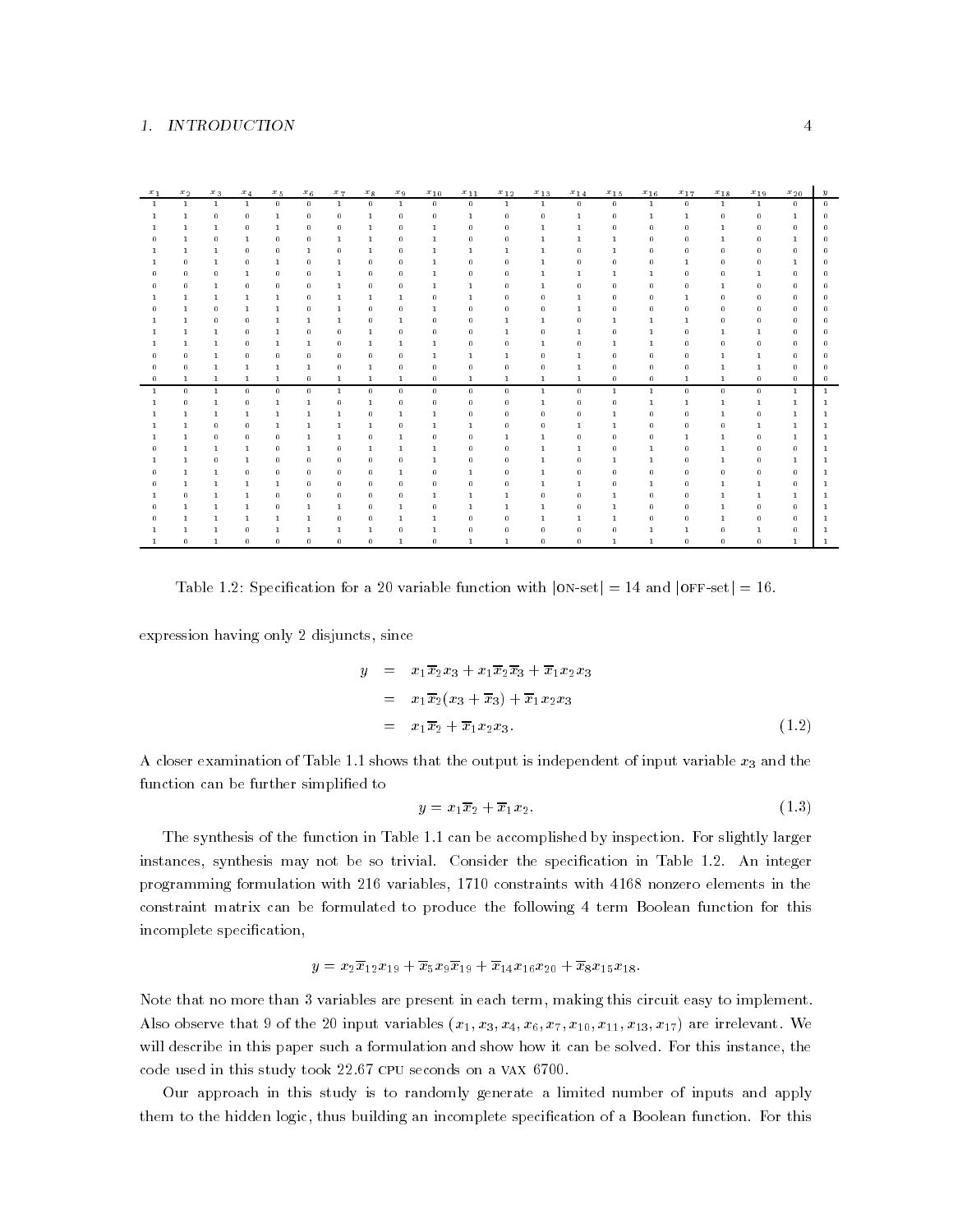specification a Boolean algebraic expression is synthesized. Besides the application of this study, the Boolean Function Synthesis Problem has applications in Programmable Logic Arrays (PLA's), an important type of digital integrated circuit design. A Boolean function in sum-of-products form can be implemented on a two level  $AND/OR$  circuit. Figures 1.1 and 1.2 show the circuits for the Boolean expressions given in  $(1.1)$  and  $(1.3)$ , respectively. The application of the techniques presented in this paper to circuit design is the subject of future study

The classical approach to tackle the Boolean Function Minimization Problem (where one wishes to minimize the number of disjuncts in the sumofproducts form was developed by Quine  and McCluskey [14]. To describe the idea behind this approach, a few definitions are first needed. If a product term evaluates to 1 for a given minterm, it is said to *contain* that minterm. An *implicant* of a function  $\mathcal F$  is a product term that does not contain any minterm of the OFF-set of  $\mathcal F$ . A product term  $P$  is said to *contain* the product term Q if P evaluates to 1 for every minterm that Q evaluates to 1. A prime implicant of F is an implicant that is not contained in any other implicant of F. The Quine–McCluskey method first generates all prime implicants (often an exponential number of them  $[15]$  and then selects a minimum subset of prime implicants that realizes the specification. The generation of the set of prime implicants can be carried out with standard techniques, e.g. [21], [17], [24]. This minimum subset can be found by solving a set covering problem [7]. Exact approaches are limited to instances having few variables. For example, the state-of-the-art code ESPRESSO-EXACT  $[22]$  took 18,365.0 VAX 6700 seconds to produce an optimal 3 product-term expression for the 20 variable, 30 minterm problem of Table  $1.2$ . Because exact versions of the Quine-McCLuskey method fail to handle large instances, many heuristic approaches have been developed. These generally generate an initial solution and improve it iteratively. They include MINI  $[8]$ , PRESTO  $[4]$ , and ess and so is widely that and so is widely the circuit design in the circuit design in the circuit  $\mu$  .

In this paper we consider an interior point mathematical programming approach to the Boolean Function Synthesis Problem and use this procedure for inductive inference The synthesis problem is formulated as a type of Satisfiability Problem that can be described as an integer programming problem, using a standard transformation. We apply the interior point algorithm for integer programming described in  $\lceil 10 \rceil$  and  $\lceil 12 \rceil$  to synthesize Boolean functions. In particular, we use an implementation derived from the one described in - that is suited for non-described in - that is suited for no assignment in instances of the Satisfiability Problem. The interior point algorithm is used to attempt to find a feasible  $\pm 1$  integer solution w to the following integer program.

$$
B^{\perp}w \leq b
$$
  
\n
$$
w_j = \pm 1, \quad j = 1, \dots, n,
$$
\n(1.4)

where  $D \in \mathfrak{N}$  and  $w \in \mathfrak{N}$  and  $w \in \mathfrak{N}$  in  $|v|$  it is shown how the Satishability Problem can be formulated as an integer programming problem of this form. Let  $A = \begin{bmatrix} B & I & -I \end{bmatrix}$ , where I is an  $n \times n$  identity matrix and let  $c_{-} = (v_{-}, 1, \ldots, 1)$ .

Starting with an interior point solution

$$
w^0 \in \{w \in \Re^n | A^\top w < c\},\
$$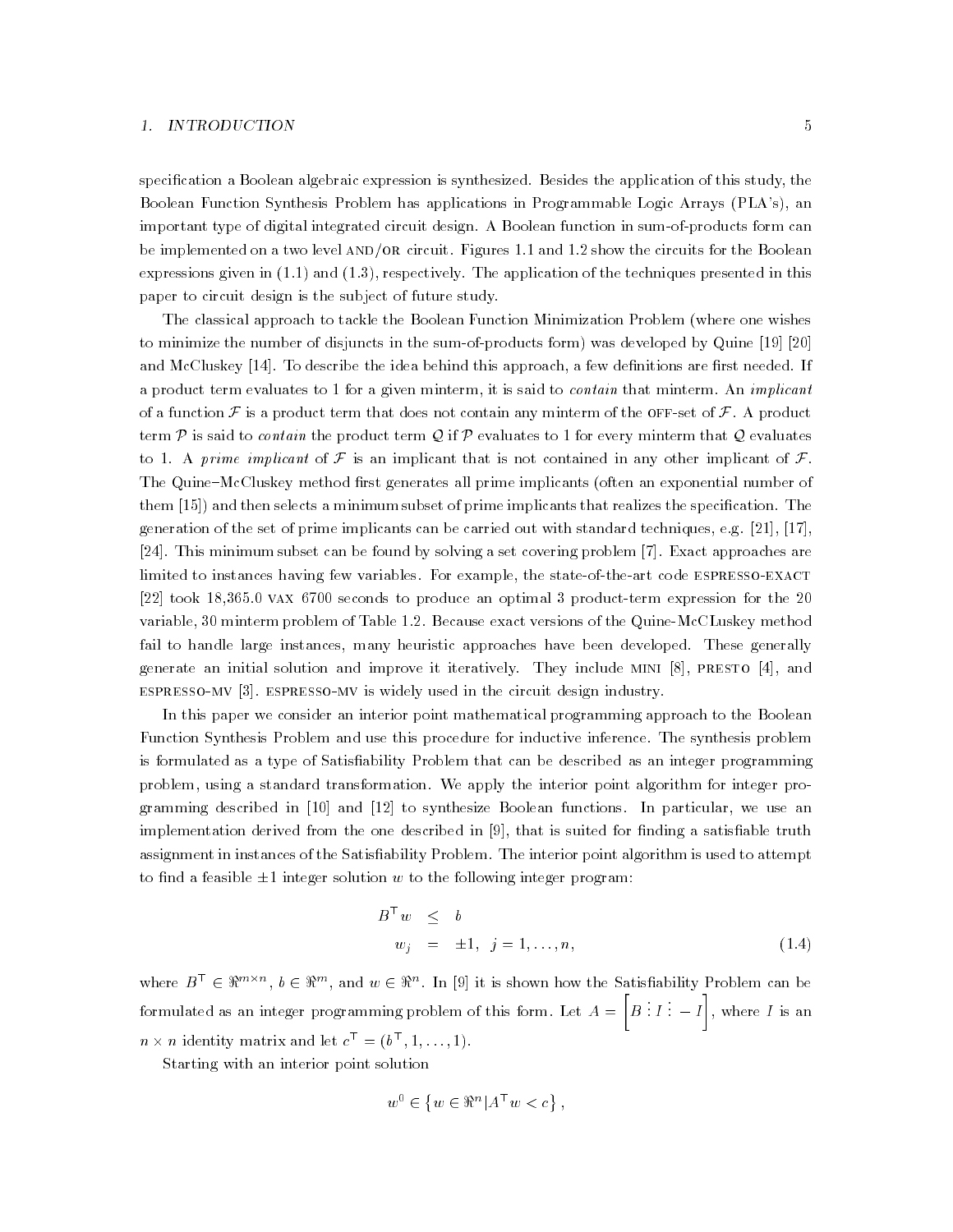a trust region method, similar to the one described in Moré and Sorensen [16], is applied to the nonconvex optimization problem

minimize 
$$
\log(n - w^{\top} w) - \frac{1}{m} \sum_{k=1}^{m} \log(c_k - a_k^{\top} w)
$$
.

At each iteration, a quadratic approximation of the potential function

$$
\varphi(w) = \log(n - w^{\top} w) - \frac{1}{m} \sum_{k=1}^{m} \log(c_k - a_k^{\top} w)
$$

is optimized over an ellipsoid inscribed in the polytope defined by

$$
\{w \in \Re^n | A^\top w \le c\},\
$$

and centered at the current iterate, to produce a descent direction. The new iterate is determined by moving in that direction by a fixed step length, such that the new point is in the interior of the ellipsoid. A rounding heuristic is applied to the fractional solution and feasibility of the rounded solution is tested. A description of the rounding heuristic and initial interior point solution used in this study can be found in the found in  $\mathbf{r}$  -found in  $\mathbf{r}$  -found in  $\mathbf{r}$ 

Traditionally, optimization techniques implicitly use a Euclidean metric defined on the underlying domain. For example, the *steepest descent* direction for a function implicitly assumes a Euclidean metric for measuring the *steepness*. However, there exists a curved Riemannian space that is naturally associated with interior point methods. In [11], a Riemannian metric was introduced for problems formulated with equality and nonnegativity constraints. In this paper, we use a similar metric for problems stated in all-inequality form. This Riemannian metric is used for defining the search region. For a polytope defined by

 $\{w \in \Re^n \mid A^{\perp}w \leq c\}$ 

the associated Riemannian metric is given by  $g_{ij}(w)dw_i dw_j$ , where

$$
g_{ij}(w) = \sum_{k} \frac{a_{ik} a_{jk}}{d_k^2}
$$

and

$$
d_k = c_k - a_k^\top w_k
$$

is the k-th slack variable. In this metric, an infinitesimal ball centered at a strictly interior point  $w$ is given by

$$
\sum_{i,j} g_{ij}(w) dw_i dw_j \le \epsilon^2.
$$

An exact search over a ball in this Riemannian metric would have taken into account the variation of the metric  $g_{ij}(w)$  within the ball. For a ball of finite radius r, working in this metric is computationally difficult. Therefore, we approximate  $g_{ij}(w)$  by a constant  $g_{ij}(w^*)$ , where  $w^*$  is the center of the ball, and use it throughout the region. The resulting ball is given by

$$
\sum_{i,j} g_{ij}(w^0)(w - w^0)_i(w - w^0)_j \le r^2,
$$
\n(1.5)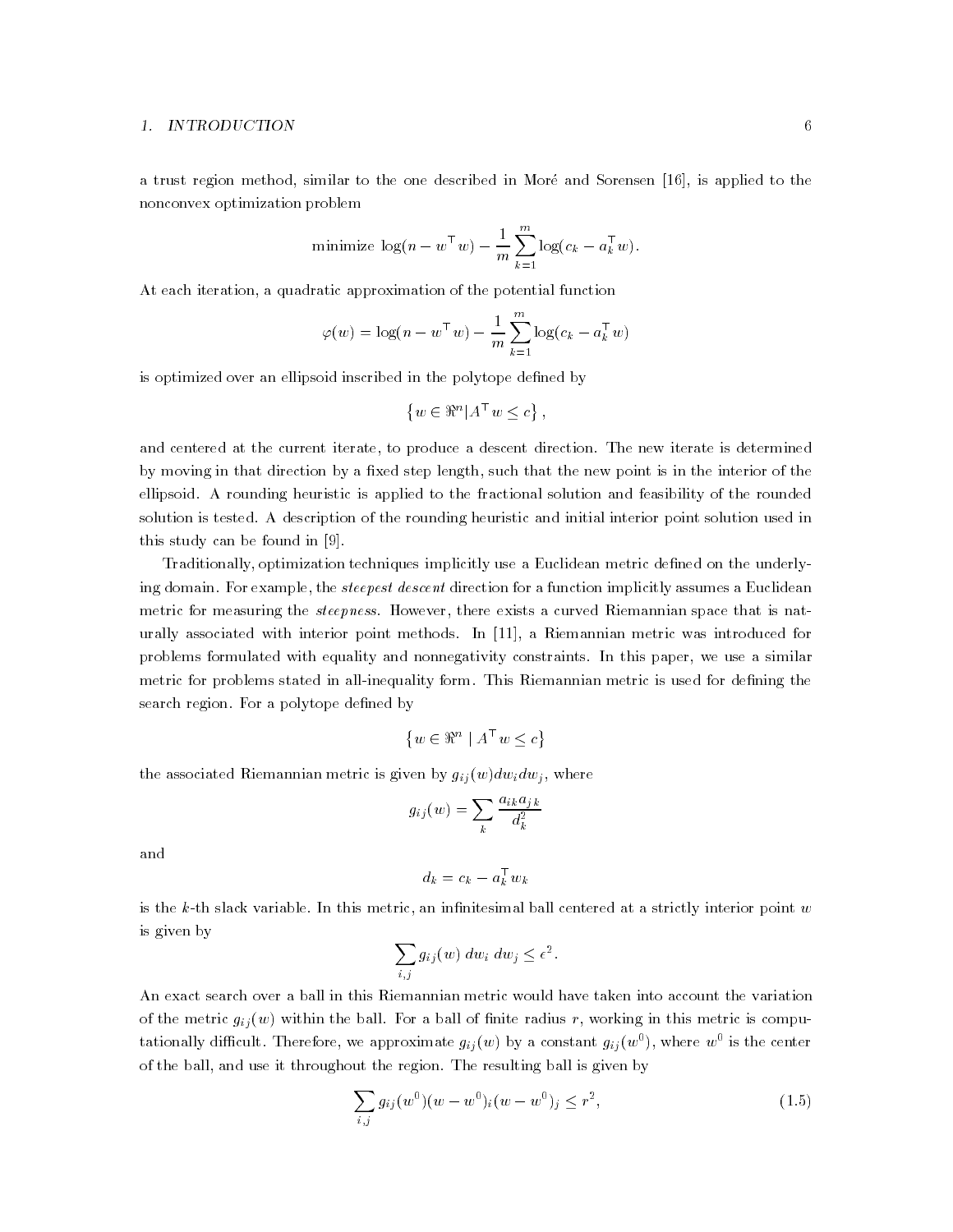which is in fact an ellipsoid. A more accurate approximation is possible using higher order terms. In this paper, we report computational results obtained by using the approximation of the Riemannian ball with the Euclidean ellipsoid

An outline of the remainder of this paper is given next. In Section 2 we formulate the problem of synthesis of Boolean functions as a Satisfiability Problem. In Section 3 we describe how the interiorpoint algorithm augments the system of inequalities dynamically This dynamic change of metric has not been used in previous investigations of our algorithm. In Section 4 we present computational results. Concluding remarks are made in Section 5.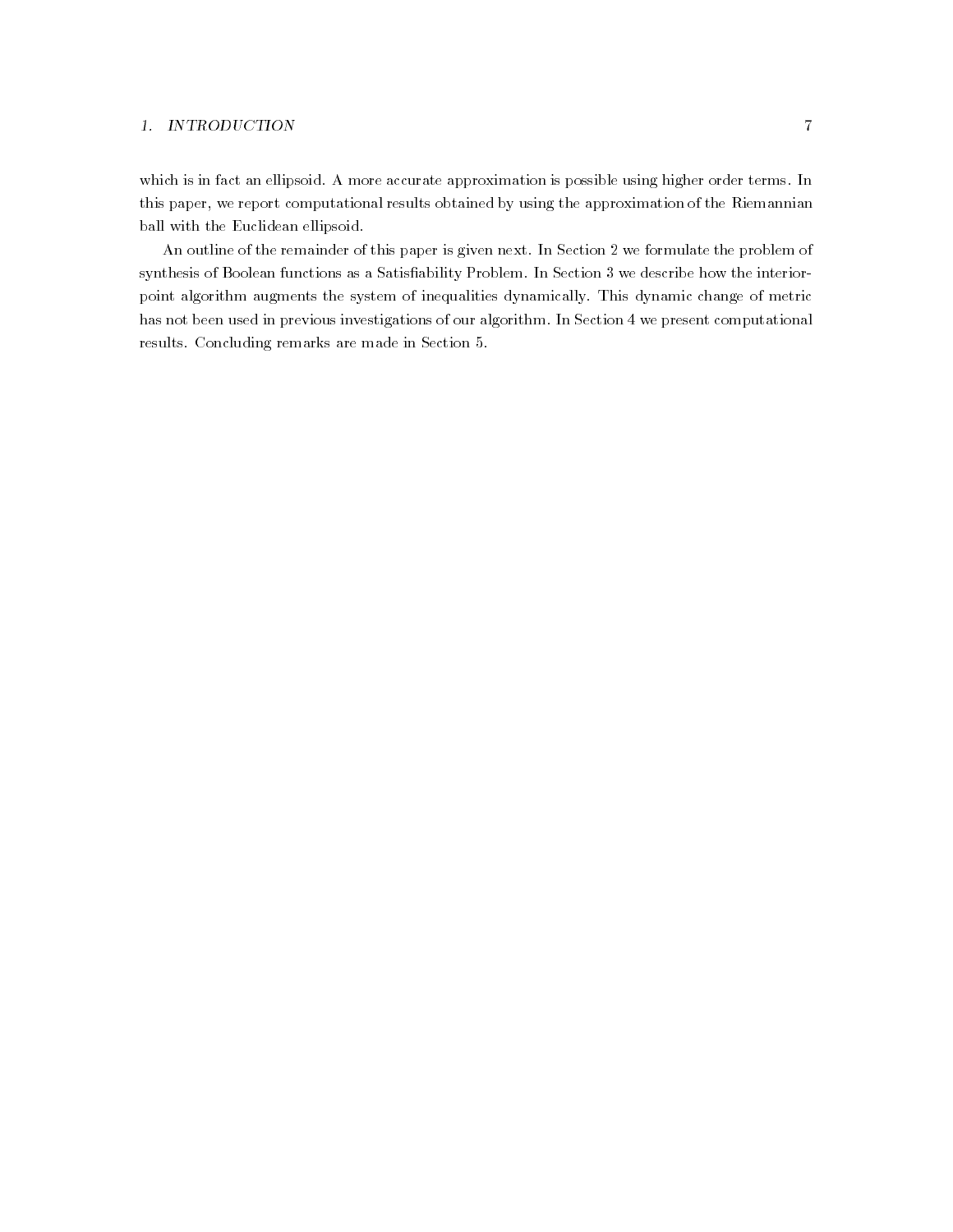## $1. \quad INTRODUCTION$



Figure 1.1: Circuit representation of Boolean expression  $y = x_1\overline{x}_2x_3 + x_1\overline{x}_2\overline{x}_3 + \overline{x}_1x_2x_3$ .



Figure 1.2: Circuit representation of Boolean expression  $y = x_1\overline{x}_2 + \overline{x}_1x_2$ .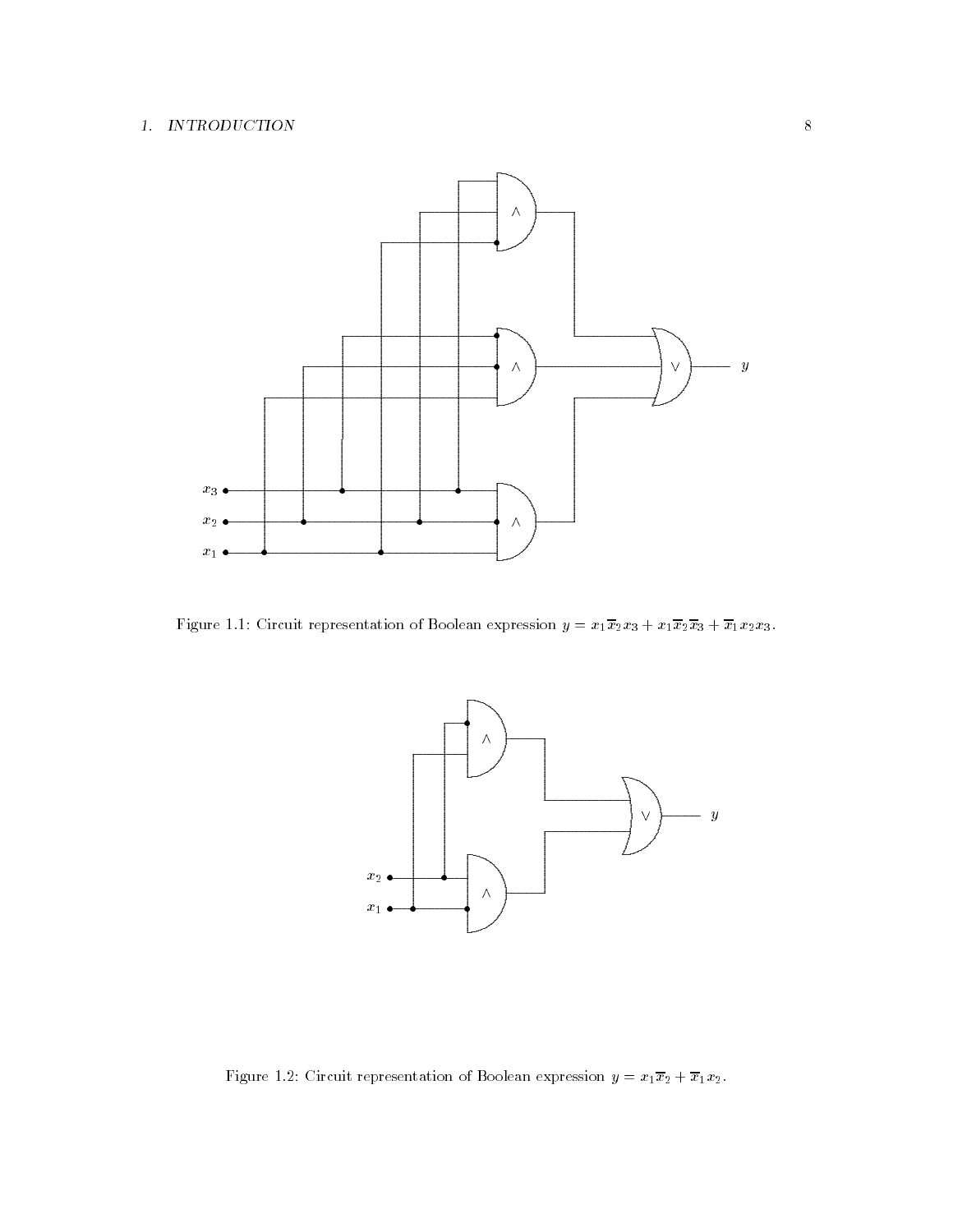#### 2. SATISFIABILITY PROBLEM FORMULATION 9

## 2. Satisfiability Problem formulation

In this Section, we formulate the Boolean Function Synthesis Problem as a Satisfiability Problem. We  $t$  standard transformation in  $\mathbb{R}^n$  and integer programming formulation  $\mathbb{R}^n$ for the problem

Before stating the Satisfiability Problem we need some definitions. Let  $z$  be a Boolean variable. Boolean variables can be combined by the logical connectives  $OR(V)$ , AND  $(\wedge)$  and NOT  $(\overline{z})$  to form Boolean formulae. A variable or a single negation of the variable is called as *literal*. A Boolean formula consisting of only literals combined by the  $\vee$  operator is called a *clause*. The Satisfiability Problem (SAT) can now be stated.

SAT Given m clauses C- - - - Cm involving <sup>n</sup> variables z- - - -zn does the formula

$$
C_1 \wedge C_2 \wedge \cdots \wedge C_m \tag{2.1}
$$

evaluate to 1 for some input vector? If so, we say that the formula is satisfiable. Otherwise, it is said to be unsatisfiable. To prove satisfiability, it suffices to produce an input vector that evaluates expression  $(2.1)$  to 1.

Let us consider the three layer Boolean circuit representation of a Boolean expression and use that representation to aid our modeling. Figure 2.1 illustrates this Boolean circuit. We assume that as input we are given the ON-set and OFF-set of the Boolean function  $\mathcal F$  that we wish to synthesize.  $\frac{1}{2}$  in and  $\frac{1}{2}$  and  $\frac{1}{2}$  and we require a summer variable y and we require a summer variable  $\frac{1}{2}$ of-products expression with K product terms. Let  $R = |o$  FF-set be the number of minterms in the OFF-set and  $A = |$ ON-set be the number of minterms in the ON-set. The three layered circuit has in the output layer an OR gate with a single output y. This OR gate takes its input from  $K$  AND gates in the middle layer. Each AND gate in the middle layer takes as its input the output of the  $n$ pairs of or gates from the input layer Each of these n pairs of gates in the input layer corresponds to an input variable. One gate has input in unnegated form  $(x_i)$ , while the other in negated  $(\overline{x}_i)$ . Finally, each input layer OR gate has two inputs. The one that corresponds to the unnegated input variable has that variable and a decision variable  $s$  as inputs. The other has as input the negated variable and another decision variable  $s$  . We wish to construct a three layer logical circuit with  $K$ and gates that realizes the given specification.

we identify and gates as  $\{1\}$  and  $W$  , we have an all all and gates in and all and all and the output lay OR gate  $\vee_0$ . The OR gates from the input layer are  $\vee_{j}^{\perp}$ , for  $j = 1, \ldots, K$ ,  $i = 1, \ldots, n$  and  $k = 0, 1$ . Gate  $\vee_{j \, i}$  has as input  $x_i$  and the decision variable  $s_{j \, i}$  with its output serving as input to gate  $\wedge_j$ . Similarly, gate  $\vee_{\bar{i}i}$  has as input  $x_i$  and the decision variable  $s_{j\,i}$  and its output is input to gate  $\wedge_j$  .

Decision variables  $s_{j,i}$  and  $s_{j,i}$  determine which literal  $(x_i$  or  $x_i$ , if any is part of the j-th disjunctive term 

$$
s_{ji} = \begin{cases} 0 & \text{if } x_i \text{ is in the } j\text{-th disjunctive term} \\ 1 & \text{if } x_i \text{ is not in the } j\text{-th disjunctive term} \end{cases}
$$

$$
s'_{ji} = \begin{cases} 0 & \text{if } \overline{x}_i \text{ is in the } j\text{-th disjunctive term} \\ 1 & \text{if } \overline{x}_i \text{ is not in the } j\text{-th disjunctive term.} \end{cases}
$$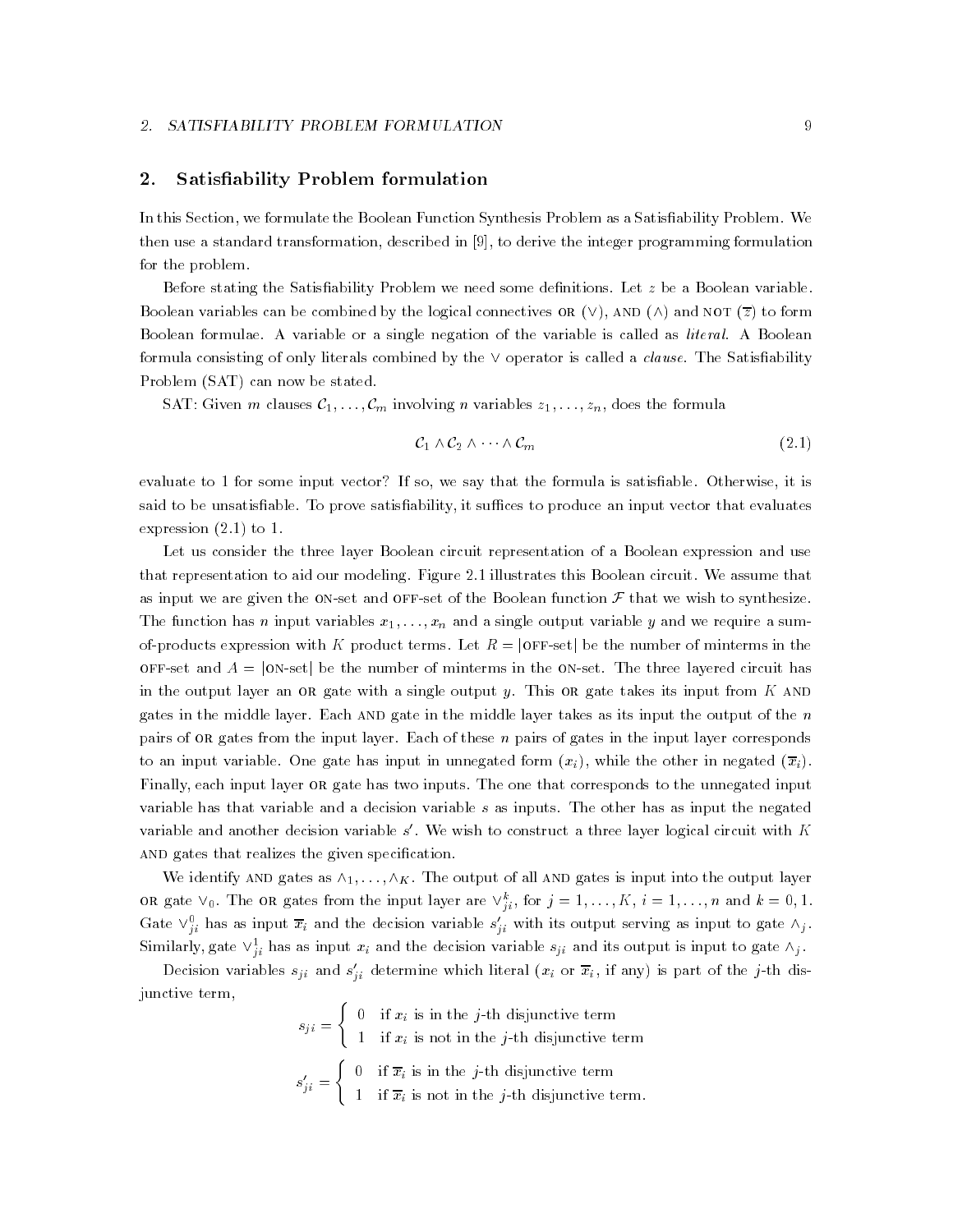Consequently,  $s_{j i}$  and  $s_{j i}$  also determine the number of disjunctive terms. This unnatural choice of values for s and s allows the use of OR gates in the input layer. Note that if  $x_i$  is present in the j-th product term, the output of input gate  $\vee_{\bar{j}i}$  is  $x_i,$  while if it is not in the term, the output is 1 and  $x_i$  has no effect on the output of the middle layer AND gate  $\wedge_i$ . A similar behavior is observed for  $s$  and  $x$ .

Since  $x_i$  and  $\overline{x}_i$  cannot simultaneously be part of the j-th disjunctive term, we have that

$$
s_{j i} \vee s'_{j i}, \quad i = 1, \dots, n, \ j = 1, \dots, K \tag{2.2}
$$

must be satisfied. Note that if both  $x_i$  and  $\overline{x}_i$  are in the j-th disjunctive term, then  $s_{ii} = 0$  and  $s_{j i} = 0$  and consequently  $s_{j i} \vee s_{j i} = 0$ .

we group the remaining theory into the remains to remain  $\gamma$  ,  $\gamma$  ,  $\gamma$  , and  $\gamma$  ,  $\gamma$ on-set minterms. We first consider the case of off-set minterms. For every off-set minterm r and the set of indices of the set of indices of indices of the minimum of the minimum of the minimum of the m set of indices of x for which  $x_i = 0$ . Since  $y = 0$ , then the output of every AND gate must be 0 respectively for a least consequently in the first part of the first consequent of the consequence of the consequence of the consequence of the consequence of the consequence of the consequence of the consequence of the co

$$
\left(\bigvee_{i \in P_r} \neg s'_{ji}\right) \vee \left(\bigvee_{i \in \overline{P}_r} \neg s_{ji}\right), \ \ j = 1, \dots, K, \ r = 1, \dots, R
$$
\n
$$
(2.3)
$$

must be satisfied.

We next consider the case corresponding to ON-set minterms. In this case, at least one output of every AND gate has value 1. Let the output of AND gate  $\wedge_j$  for minterm a be the Boolean variable  $z_i^z$ . Consider now the input layer or gate pair  $v_{j i}^z$  and  $v_{j i}^z$  for minterm a. If  $x_i = 1$  in minterm  $a$ , then the output of  $v_{\bar{i}i}^*$  will be 1 and the value of  $s_{ji}^*$  will be firelevant. The output of  $v_{\bar{i}i}^*$  is  $s_{ji}$ . Similarly, if  $x_i = 0$  in minterm a, then the output of  $\vee_{ji}$  will be and the value of  $s_{ji}$  will be irrelevant. The output of  $\vee_{i}^{\pm}$  is  $s_{ji}.$ 

Consequently, since the outputs of the OR pair are combined by the AND operator, the resulting value is  $s_j$ ; if  $x_i = 0$  in minterm a or  $s_{j_i}$  if  $x_i = 1$ . To model this, define

$$
\sigma_{ji}^{a} = \begin{cases} s'_{ji} & \text{if } x_i = 1 \text{ in on-set minterm } a \\ s_{ji} & \text{if } x_i = 0 \text{ in on-set minterm } a. \end{cases}
$$

variables  $z_j$  and  $\sigma_{ji}$ ,  $j = 1, \ldots, K$ ,  $a = 1, \ldots, A$ , must satisfy

$$
z_j^a = \bigwedge_{i=1}^n \sigma_{j\,i}^a. \tag{2.4}
$$

To guarantee that  $z_i = 1$ , for at least one gate  $\wedge_i$ , we require that

$$
\bigvee_{j=1}^{K} z_j^a, \ \ a = 1, \dots, A \tag{2.5}
$$

be satisfied. Furthermore, to satisfy (2.4) we must disallow  $z_j = 1$  when, for any  $i = 1, \ldots, n$ ,  $\sigma_{\tilde{i}i} = 0$ . This can be accomplished with the following clauses,

$$
\sigma_{j\,i}^{a} \vee \neg z_{j}^{a}, \quad i = 1, \dots, n, \ j = 1, \dots, K, \ a = 1, \dots, A. \tag{2.6}
$$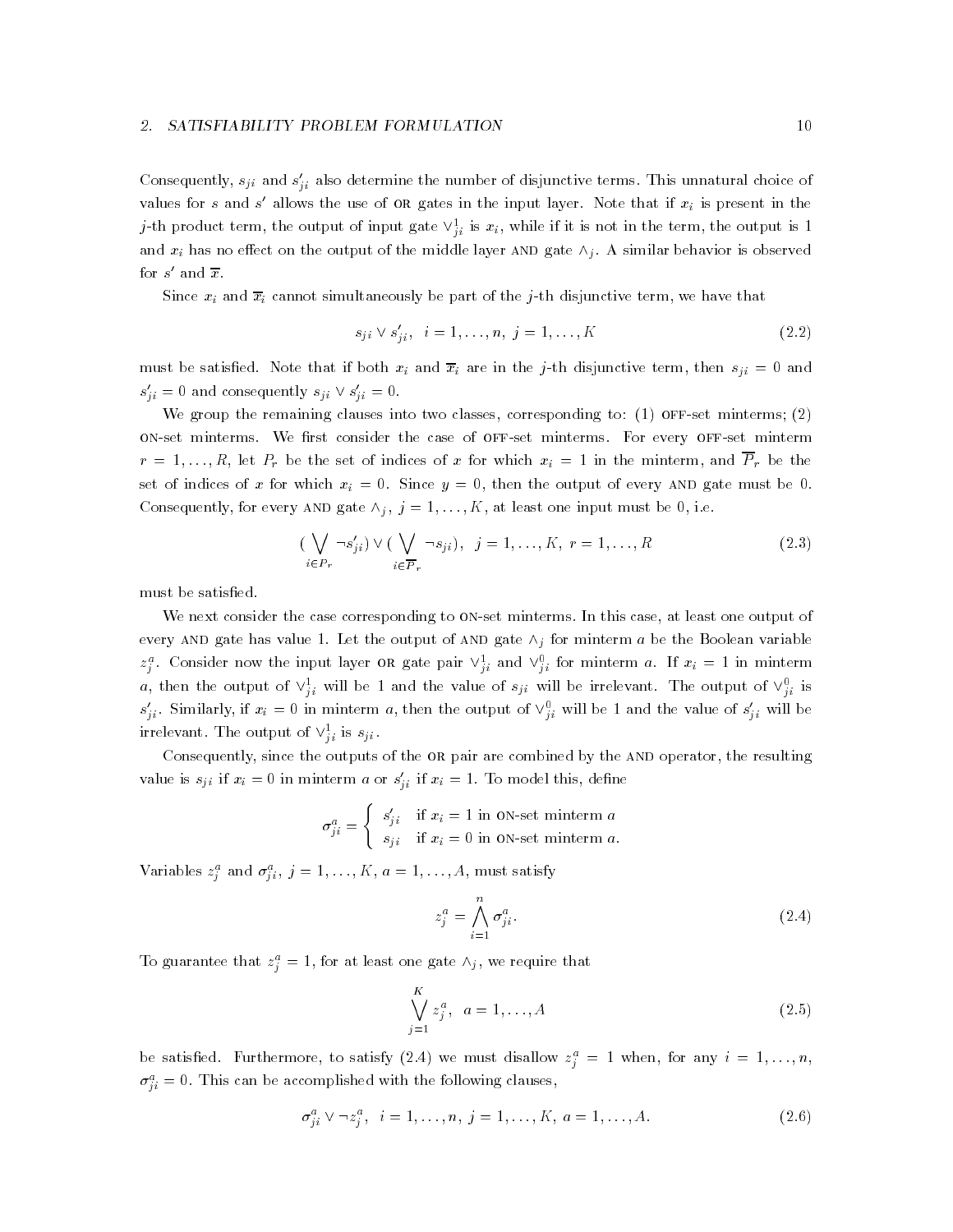## SATISFIABILITY PROBLEM FORMULATION

Summarizing, in the Satisnability Problem we wish to find Boolean values for  $s_{j i},\,s_{j i}$  and  $z_{j}$ , such that the following clauses all evaluate to 1.

$$
s_{j i} \vee s'_{j i} , i = 1, ..., n, j = 1, ..., K
$$
 (2.7)

$$
(\bigvee_{i \in P_r} \neg s'_{ji}) \vee (\bigvee_{i \in \overline{P}_r} \neg s_{ji}), \qquad j = 1, \dots, K, r = 1, \dots, R
$$
\n
$$
(2.8)
$$

$$
\bigvee_{j=1}^{K} z_j^a, \qquad a = 1, ..., A
$$
\n(2.9)

$$
\sigma_{j i}^{a} \vee \neg z_{j}^{a}, \qquad i = 1, ..., n, \ j = 1, ..., K, \ a = 1, ..., A.
$$
 (2.10)

This Satisfiability Problem has  $(2n + A)K$  variables,  $K(n(A + 1) + R) + A$  clauses, and  $K(2n(1 +$  $A$  +  $nR$  +  $A$ ) literals.

Proposition Satisability Problem  is satisable if K A

Proof The canonical expansion has A disjunctive terms and realizes the io specication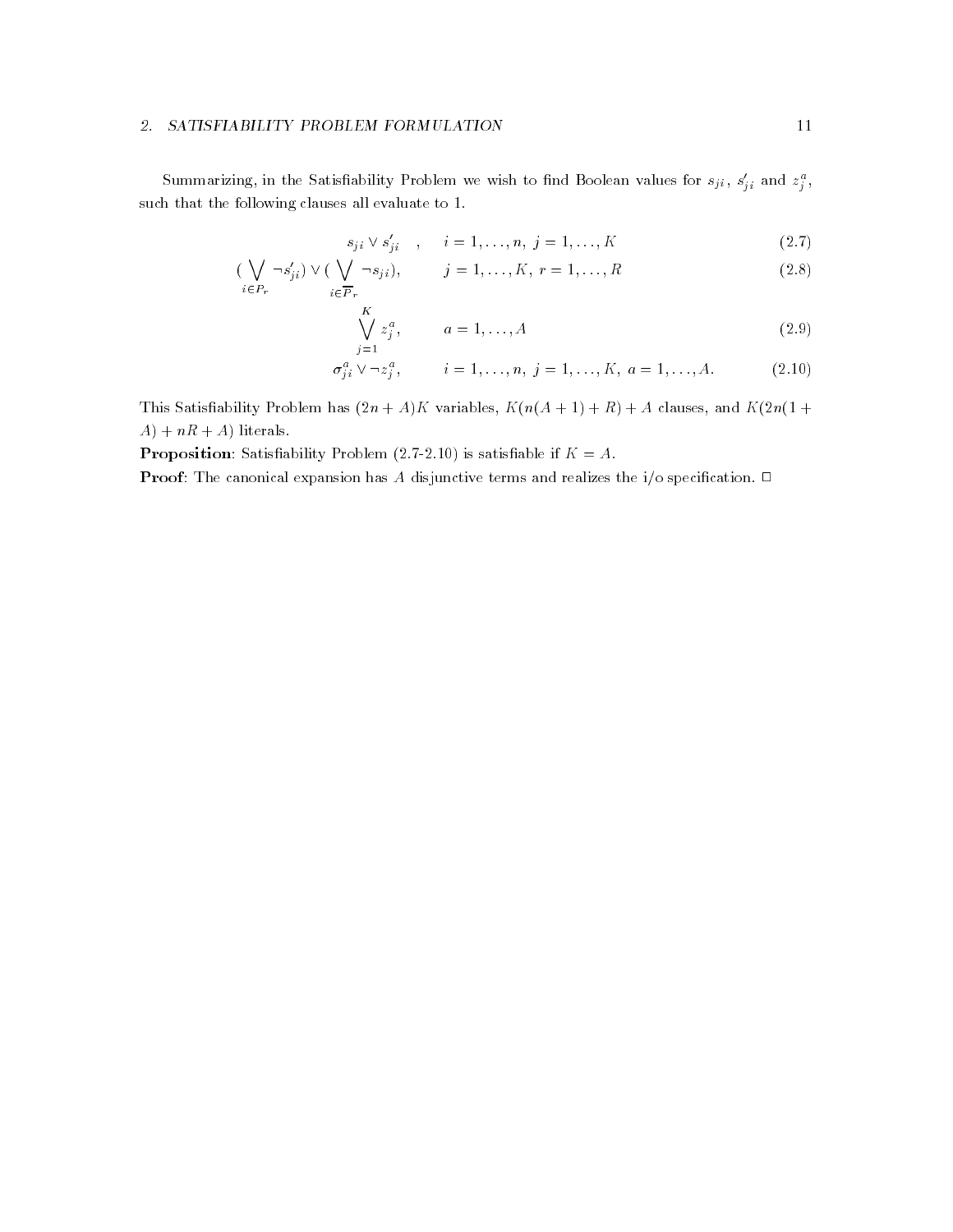

Figure 2.1: 3-layer Boolean circuit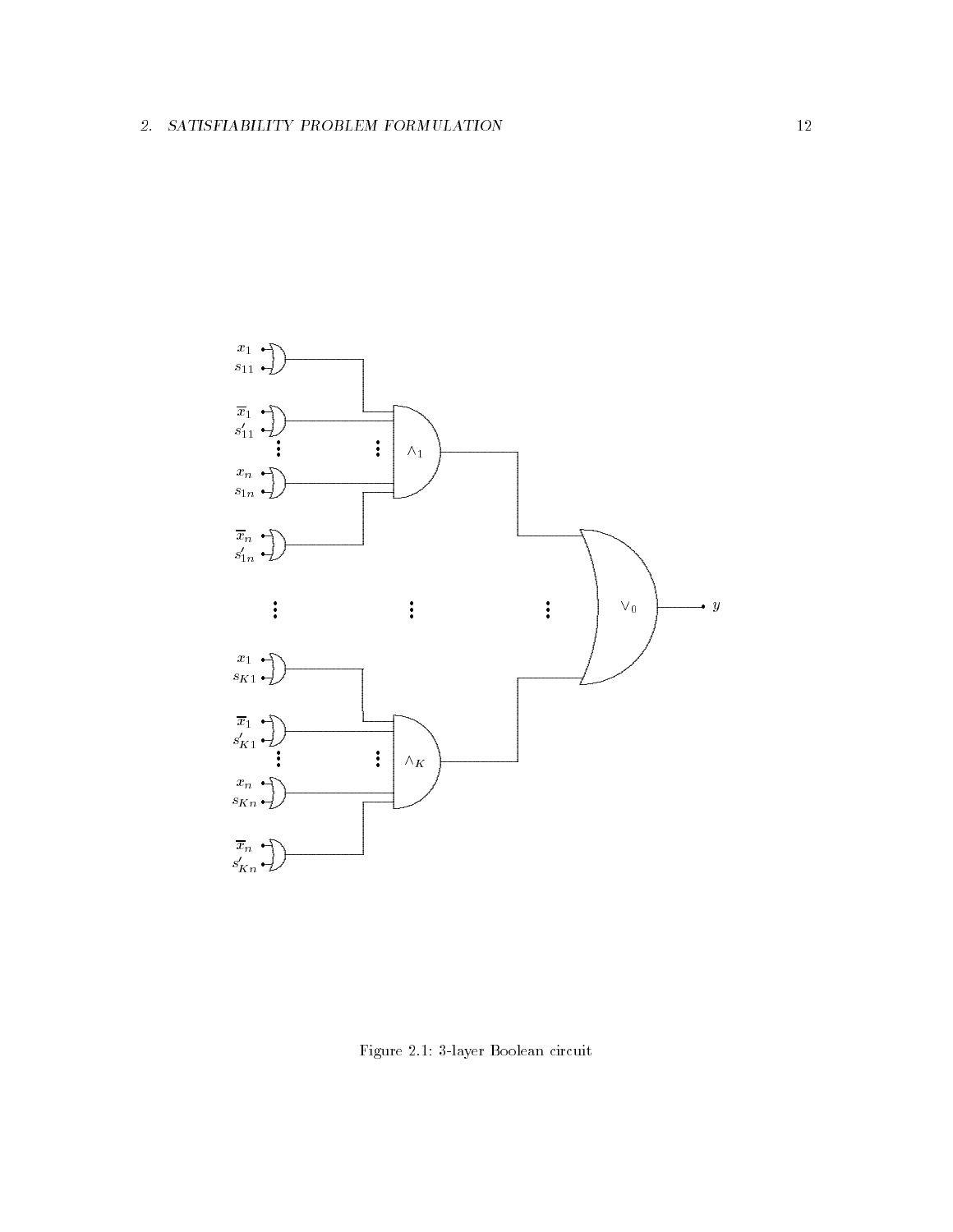# 2.1. An example

We now formulate the Satisfiability Problem for the example of Table 2.1. We seek a 2 product-

| $x_1$ | $x_2$ | $x_3$ | $\overline{y}$ |
|-------|-------|-------|----------------|
| 1     | 0     |       |                |
| 0     | 0     |       | Ω              |
| 1     | 0     | Ω     |                |
| 1     | 1     |       | 0              |
| 11    |       |       |                |

Table 2008 - An example 2008 - An example 2008 - An example 2008 - An example 2008 - An example 2008 - An example

term expression to realize this realized mass complexity and  $\mathcal{A}$  in  $\mathcal{A}$  is  $\mathcal{A}$  . The  $\mathcal{A}$  is a set of  $\mathcal{A}$  is a set of  $\mathcal{A}$  is a set of  $\mathcal{A}$  is a set of  $\mathcal{A}$  is a set of  $\mathcal{A}$  is a se  $P_1 = \{1, 2\}, P_2 = \{1, 2, 3\}, \text{ and } P_2 = \emptyset$ . The ON-set  $= \{101, 100, 011\}$  and consequently  $\sigma_{\tilde{i}1} = s_{\tilde{i}1},$  $\sigma_{\tilde{j}\,2}=s_{j\,2},\,\sigma_{\tilde{j}\,3}=s_{j\,3},\,\sigma_{\tilde{j}\,1}=s_{j\,1},\,\sigma_{\tilde{j}\,2}=s_{j\,2},\,\sigma_{\tilde{j}\,3}=s_{j\,3},\,\sigma_{\tilde{j}\,1}=s_{j\,1},\,\sigma_{\tilde{j}\,2}=s_{j\,2},\,\sigma_{\tilde{j}\,3}=s_{j\,3}.$ 

The Satisfability Problem has variables in the complete and literals continues to type  $\{ \bullet \cdots \}$  are:

$$
s_{11} \vee s'_{11}
$$
  
\n
$$
s_{21} \vee s'_{21}
$$
  
\n
$$
s_{12} \vee s'_{12}
$$
  
\n
$$
s_{22} \vee s'_{22}
$$
  
\n
$$
s_{13} \vee s'_{13}
$$
  
\n
$$
s_{23} \vee s'_{23}
$$

Clauses of type  $(2.8)$  are:

$$
\neg s'_{13} \lor \neg s_{11} \lor \neg s_{12}
$$
  

$$
\neg s'_{23} \lor \neg s_{21} \lor \neg s_{22}
$$
  

$$
\neg s'_{11} \lor \neg s'_{12} \lor \neg s'_{13}
$$
  

$$
\neg s'_{21} \lor \neg s'_{22} \lor \neg s'_{23}
$$

class of type  $\sim$  type  $\sim$  type  $\sim$  type  $\sim$  type  $\sim$ 

$$
z_1^1 \vee z_2^1
$$
  

$$
z_1^2 \vee z_2^2
$$
  

$$
z_1^3 \vee z_2^3
$$

Finally, clauses of type  $(2.10)$  are:

$$
s'_{11} \vee \neg z_1^1
$$
  

$$
s'_{11} \vee \neg z_1^2
$$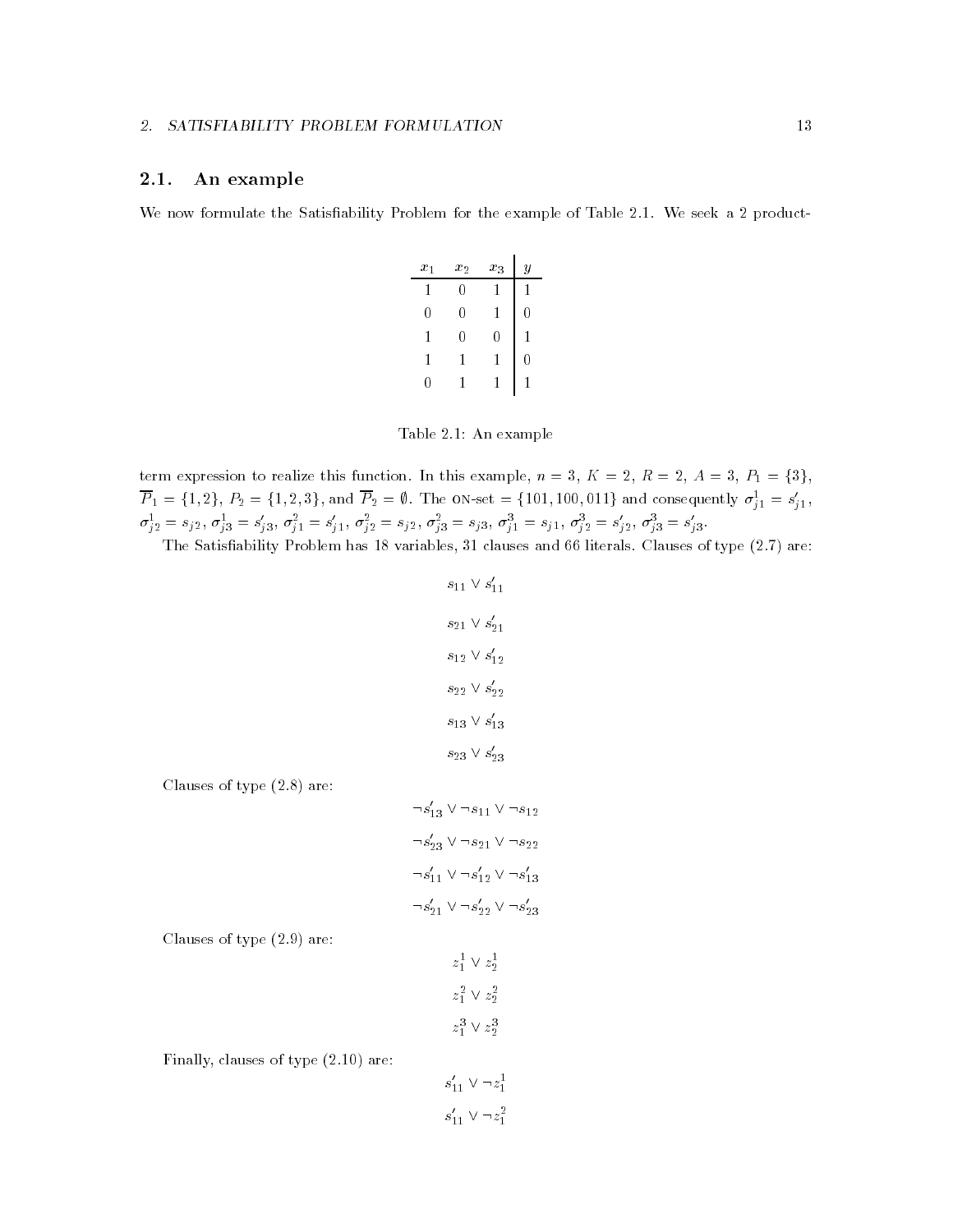$$
s_{11} \vee \neg z_1^3
$$
  
\n
$$
s'_{21} \vee \neg z_2^1
$$
  
\n
$$
s'_{21} \vee \neg z_2^2
$$
  
\n
$$
s_{21} \vee \neg z_2^3
$$
  
\n
$$
s_{12} \vee \neg z_1^1
$$
  
\n
$$
s_{12} \vee \neg z_1^2
$$
  
\n
$$
s'_{12} \vee \neg z_1^2
$$
  
\n
$$
s'_{22} \vee \neg z_2^2
$$
  
\n
$$
s'_{22} \vee \neg z_2^2
$$
  
\n
$$
s'_{22} \vee \neg z_2^2
$$
  
\n
$$
s'_{13} \vee \neg z_1^2
$$
  
\n
$$
s'_{13} \vee \neg z_1^2
$$
  
\n
$$
s'_{13} \vee \neg z_1^2
$$
  
\n
$$
s'_{23} \vee \neg z_2^2
$$
  
\n
$$
s'_{23} \vee \neg z_2^2
$$
  
\n
$$
s'_{23} \vee \neg z_2^3
$$

 $\mathbf{z}$  algebraic expression  $\mathbf{y}$  and  $\mathbf{z}$  in Table  $\mathbf{y}$  corresponds to a correspond to a corresponding to a corresponding to a corresponding to a corresponding to a corresponding to a corresponding to a corr solution to the above satisfiability Problem with  $s_{11} = s_{21} = s_{12} = s_{22} = 0, s_{11} = s_{21} = s_{12} = s_{13} =$  $s_{13} = s_{12} = s_{22} = s_{23} = s_{23} = 1, z_1 = z_1 = z_2 = 1, \text{ and } z_1 = z_2 = z_2 = 0.$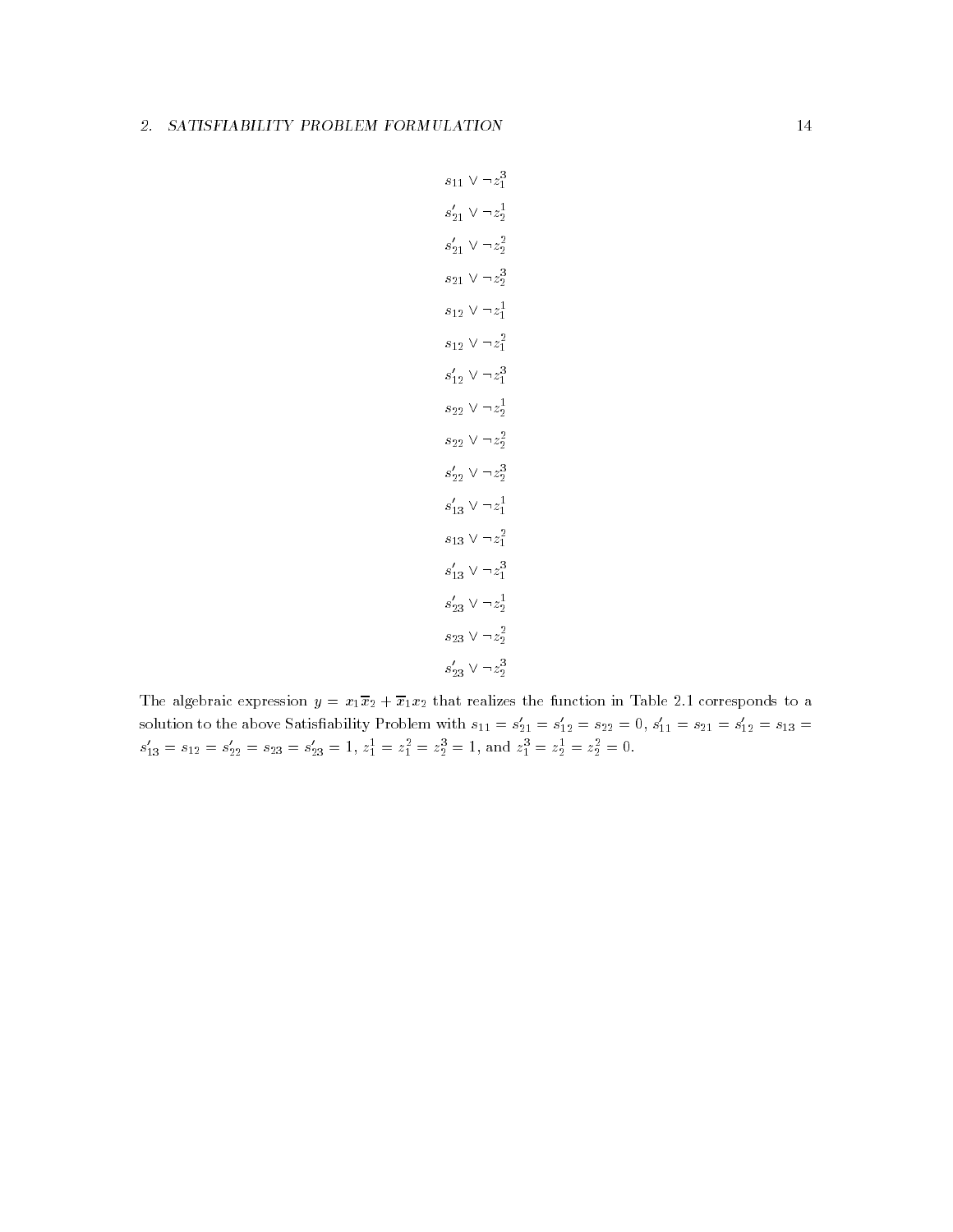### SATISFIABILITY PROBLEM FORMULATION

# 2.2. Integer programming formulation

The Satisfiability Problem can be formulated as an integer programming feasibility problem. Let rich and m classic class of a Satisfacture of a Satisfacture of  $\mathcal{J}_1$  is respectively as a set of a set of a set of a set of a

$$
I_{\mathcal{C}} = \{i \mid z_i \text{ is in clause } \mathcal{C}\}
$$

$$
J_{\mathcal{C}} = \{i \mid \overline{z}_i \text{ is in clause } \mathcal{C}\}.
$$

Associate with each Boolean literal  $z_i$ , the integer variable  $w_i$ , such that

$$
w_i = \begin{cases} 1 & \text{if } z_i = 1 \\ 0 & \text{if } z_i = 0, \end{cases}
$$

and with each Boolean literal  $\overline{z}_i$  the integer variable  $\overline{w}_i = 1 - w_i$ . To satisfy each clause C, it is necessary that at least one literal with index in  $I_c$  or in  $J_c$  be set to 1, i.e.

$$
\sum_{j\in I_c} w_j + \sum_{j\in J_c} \overline{w}_j \geq 1, \ C = C_1, \ldots, C_m.
$$

Substituting for  $\overline{w}_i$ , we get

$$
\sum_{j\in I_c} w_j - \sum_{j\in J_c} w_j \geq 1 - |J_c|, \mathcal{C} = \mathcal{C}_1, \ldots, \mathcal{C}_m.
$$

Applying the above transformation to the Satisfiability Problem formulated in Section 2, we get the following integer programming feasibility problem: Find  $(0, 1)$  values for  $s_{j,i}$ ,  $s_{j,i}$  and  $z_{j}$ , for i - - -n j - - -K a - - -A such that

$$
s_{ji} + s'_{ji} \geq 1, \ i = 1, ..., n, \ j = 1, ..., K
$$
  

$$
\sum_{i \in P_r} s'_{ji} + \sum_{i \in \overline{P}_r} s_{ji} \leq n - 1, \ r = 1, ..., R, \ j = 1, ..., K
$$
  

$$
\sum_{j=1}^{K} z_j^a \geq 1, \ a = 1, ..., A
$$
  

$$
z_j^a \leq \sigma_{ji}^a, \ i = 1, ..., n, \ j = 1, ..., K, \ a = 1, ..., A.
$$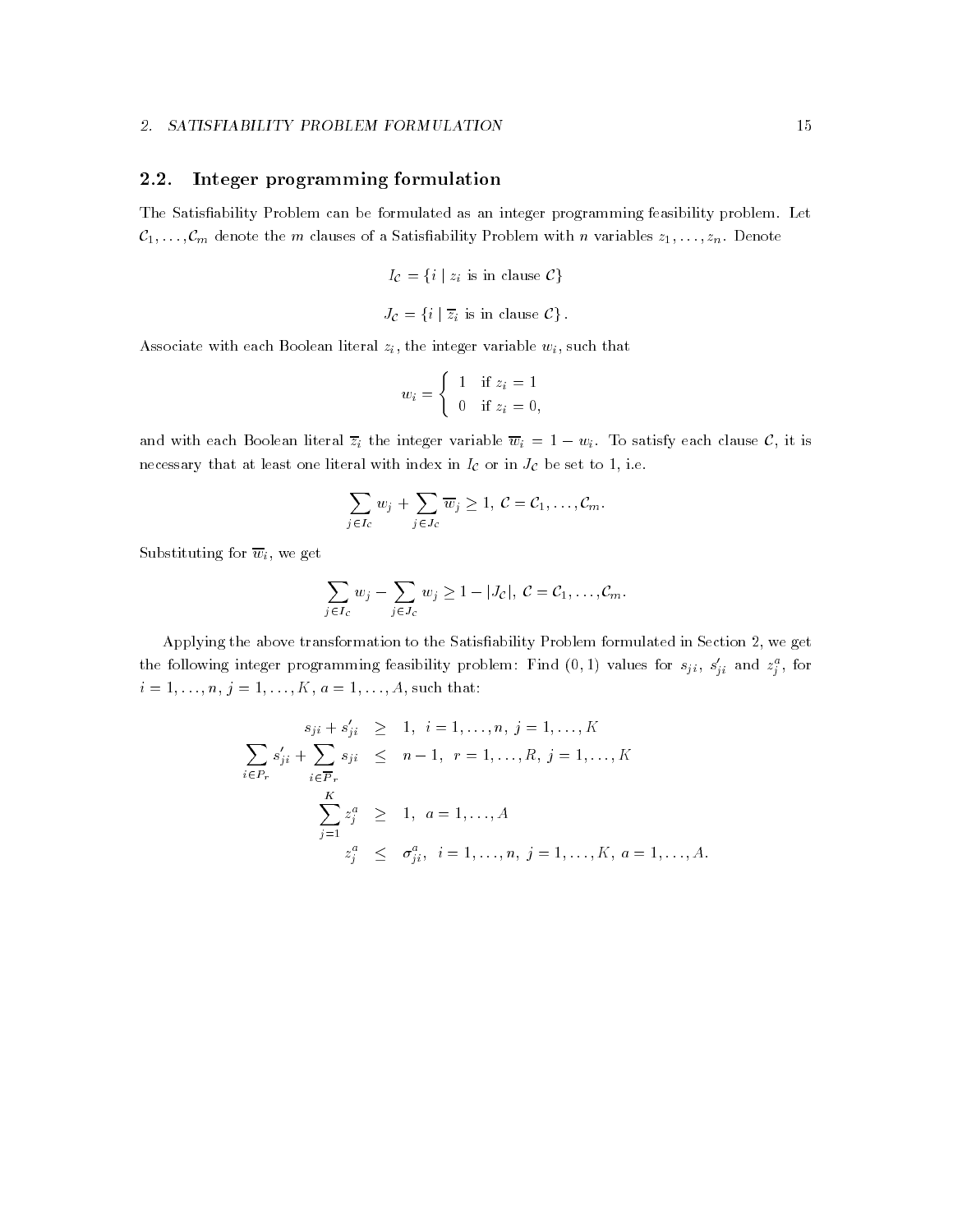### DYNAMIC CHANGE OF METRIC

## Dynamic change of metric

In this Section we consider the integer program where one wants to mid  $w \in \{-1,1\}$  -such that

$$
A^{\top} w \le c,\tag{3.1}
$$

where  $A$  is an  $m \times n$  real matrix and  $c$  a real  $m$  vector. We assume that  $(5.1)$  includes  $2n$  box constraints of the type

$$
-1\leq w_j\leq 1,\ j=1,\ldots,n.
$$

Let

$$
\mathcal{I} = \{ w \in \{-1, 1\}^n \mid A^\top w \le c \}
$$

$$
\mathcal{L} = \{ w \in \Re^n \mid A^\top w \le c \}
$$

$$
\mathcal{S} = \{ w \in \Re^n \mid A^\top w < c \}
$$

denote the sets of solutions of the integer program, solutions of the linear programming relaxation of the integer program, and interior point solutions of the linear programming relaxation, respectively.

In [12], Karmarkar, Resende and Ramakrishnan introduce an interior point algorithm for integer programming, based on finding a local minimum of the potential function

$$
\varphi(w) = \log \left\{ \frac{n - w^\top w}{\prod_{k=1}^m (c_k - a_k^\top w)^{1/m}} \right\}
$$

by an iterative method. Given an interior solution  $w \in \mathcal{S}$ , the denominator of the log term of  $\varphi(w)$ is the geometric mean of the slacks and is maximized at what is known as the center of the polytope denned by  $L$  . Since  $-e \leq w \leq e$ , where  $e = (1, \ldots, 1)$  , the numerator is minimized at a  $\pm 1$  vertex of  $\mathcal{L}$  . In [12] it is shown that if  $\mathcal{I} \neq \emptyset$ ,  $w$  is a global minimum of this potential function if and only if  $w^* \in \mathcal{I}$ .

Let  $w^+ \in \mathcal{S}$  denote the current iterate. The next iterate  $w^{++}$  is obtained by moving in a descent direction  $\Delta w$  from w , i.e. a direction such that  $\varphi(w^{n+1}) = \varphi(w^{n} + \alpha \Delta w) < \varphi(w^{n})$ , where  $\alpha$  is an appropriate step length. Each iteration of our method is similar to the trust region approach described in Moré and Sorensen [16], except that the construction of the search region is based on making good global approximations to the polytope, instead of being based on local considerations as in a trust region method. A descent direction  $\Delta w$  of the potential function is found by searching over a region that is an approximation, like  $(1.5)$ , to the Riemannian ball. The Riemannian metric is based on an augmented system of inequalities

$$
\mathcal{A}^{\top} w \leq c,
$$

where  $\mathcal{A} = \begin{bmatrix} A \ \vdots \ \tilde{A} \end{bmatrix}$ , A is the matrix corresponding to the original system of linear inequalities and  $\tilde{A}$ corresponds to the augmented part of  $A$ . The procedure for dynamic augmentation will be described later. For a given matrix A, the ellipsoidal approximation (as in  $(1.5)$ ) to the Riemannian ball is given by

$$
(\Delta w)^\top A D_A^{-2} A^\top \Delta w \le r^2,
$$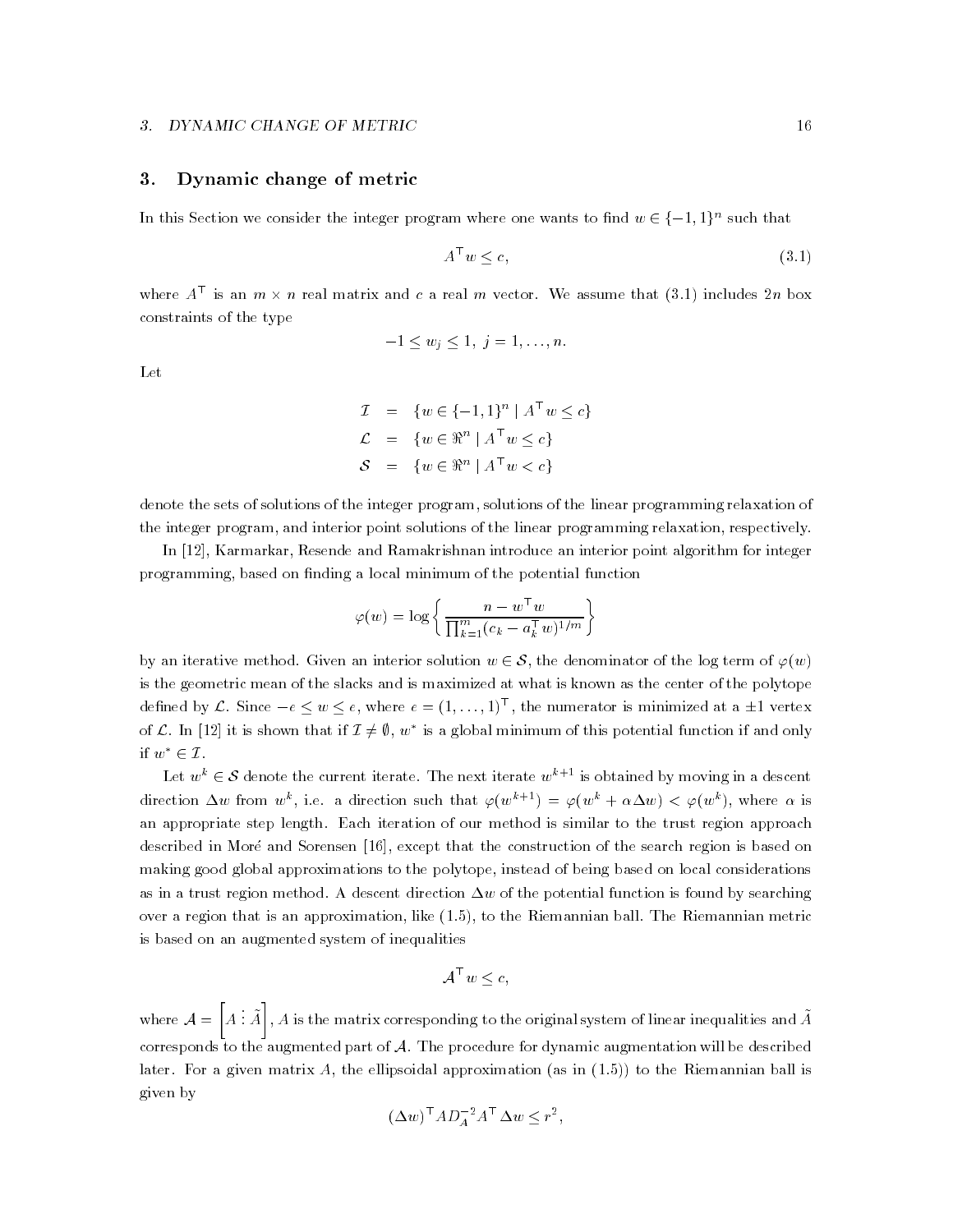where  $D_A = \text{diag}(c_1 - a_1 w_1, \ldots, c_m - a_m w_m)$ . Hence, the problem to be solved at each iteration is:

$$
\text{minimize } \frac{1}{2} (\Delta w)^\top H \Delta w + h^\top \Delta w \tag{3.2}
$$

$$
\text{subject to: } (\Delta w)^\top A D_A^{-2} A^\top \Delta w \le r^2 < 1. \tag{3.3}
$$

where  $H$  and  $h$  are the Hessian and gradient of  $\varphi(w)$ , respectively. Te  $|z_0|$  has shown that (5.2-5.5) can be solved in polynomial time. Our algorithm, which is similar to Ye's, solves  $(3.2-3.3)$  by solving a series of systems of linear equations of the form

$$
(H + \mu A D_A^{-2} A^{\top}) \Delta w = -h,
$$

where  $\mu > 0$  is a real scalar. This system arises from the first-order Karush-Kuhn-Tucker optimality condition for  $(3.2-3.3)$ .

To find a descent direction  $\Delta w$  for the potential function, the algorithm in this paper solves

$$
\text{minimize } \frac{1}{2} (\Delta w)^\mathsf{T} H \Delta w + h^\mathsf{T} \Delta w \tag{3.4}
$$

$$
\text{subject to: } (\Delta w)^\top A D_{\mathcal{A}}^{-2} \mathcal{A}^\top \Delta w \le r^2 < 1,\tag{3.5}
$$

where

$$
D_{\mathcal{A}} = \left[ \begin{array}{cc} D_A & 0 \\ 0 & D_{\tilde{A}} \end{array} \right],
$$

and  $D_{\tilde{A}} = \text{diag}(c_1 - a_1 w_1, \ldots, c_{m'} - a_{m'} w_n)$  are slacks with respect to the m added constraints. The system of equations that is to be solved has the form

$$
(H + \mu A D_{\mathcal{A}}^{-2} \mathcal{A}^{\mathsf{T}}) \Delta w = -h. \tag{3.6}
$$

Let  $f_0 = n - w^k$  w<sup>k</sup>. Substituting H and  $A D_A^{-2} A^+$  in (3.6) we get

$$
\Delta w = -\left[ -\frac{2}{f_0} I - \frac{4}{f_0^2} w^k w^{k \top} + \frac{1}{m} A D_A^{-2} A^{\top} + \mu A D_A^{-2} A^{\top} + \mu \tilde{A} D_{\tilde{A}}^{-2} \tilde{A}^{\top} \right]^{-1} h
$$
  
= 
$$
- \left[ -\frac{2}{f_0} I - \frac{4}{f_0^2} w^k w^{k \top} + \left( \frac{1}{m} + \mu \right) A D_A^{-2} A^{\top} + \mu \tilde{A} D_A^{-2} \tilde{A}^{\top} \right]^{-1} h
$$

As in [12], let  $\gamma = 1/(\mu + \frac{1}{m})$ , then

$$
\Delta w = -\left[ -\frac{2}{f_0} I - \frac{4}{f_0^2} w^k w^{k\top} + \frac{1}{\gamma} A D_A^{-2} A^\top + \frac{1}{\gamma} (1 - \frac{\gamma}{m}) \tilde{A} D_{\tilde{A}}^{-2} \tilde{A}^\top \right]^{-1} h
$$
  
\n
$$
= -\left[ -\frac{2\gamma}{f_0} I - \frac{4\gamma}{f_0^2} w^k w^{k\top} + A D_A^{-2} A^\top + (1 - \frac{\gamma}{m}) \tilde{A} D_{\tilde{A}}^{-2} \tilde{A}^\top \right]^{-1} \gamma h
$$
  
\n
$$
= -\left[ -\frac{2\gamma}{f_0} I - \frac{4\gamma}{f_0^2} w^k w^{k\top} + A D_A^{-2} A^\top \right]^{-1} \gamma h,
$$

where

$$
D'_{\mathcal{A}}^{-2} = \begin{bmatrix} D_{\mathcal{A}}^{-2} & 0 \\ 0 & (1 - \frac{\gamma}{m}) D_{\mathcal{A}}^{-2} \end{bmatrix}.
$$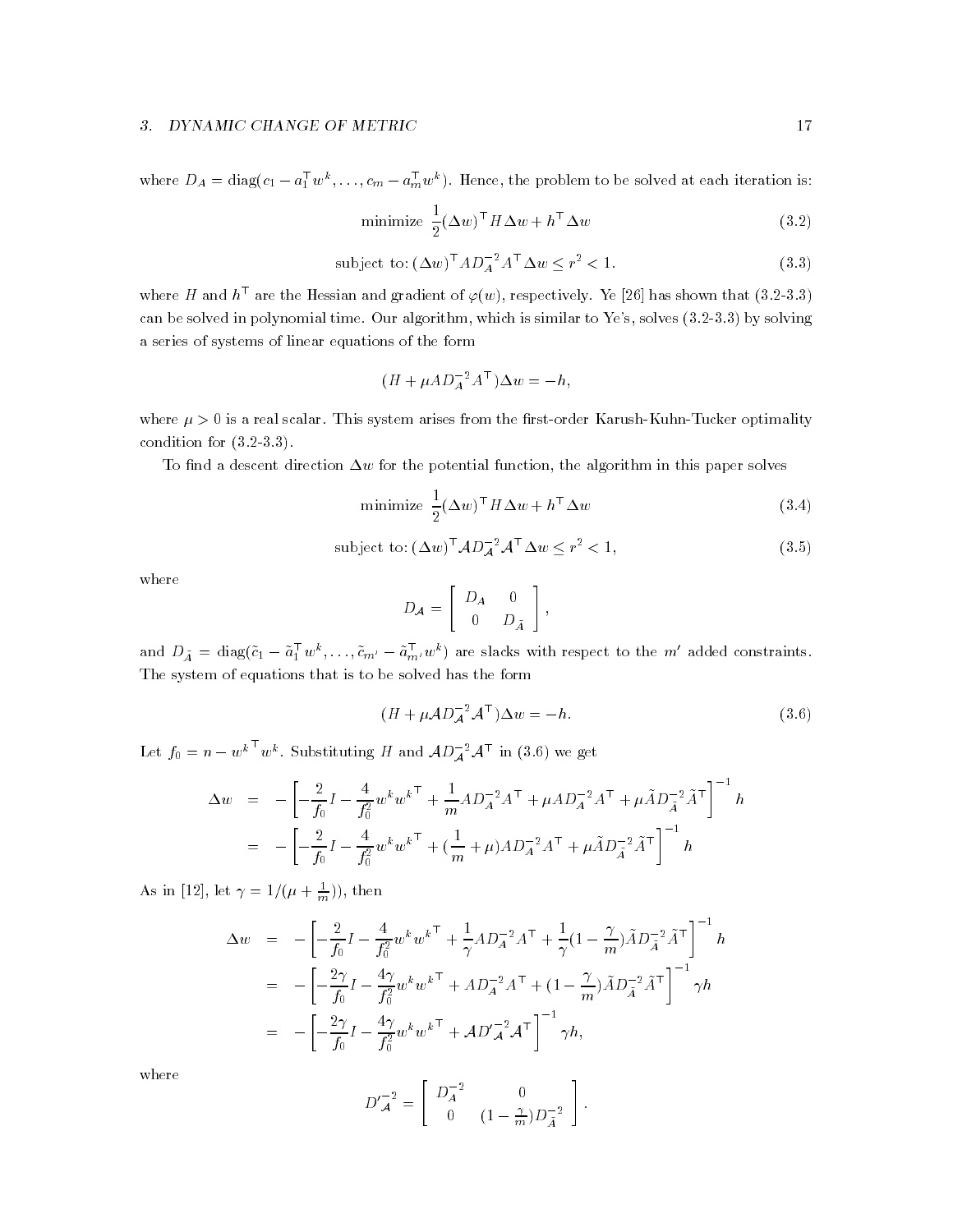#### DYNAMIC CHANGE OF METRIC

This system of linear equations has the same structure as the linear system solved in  $[12]$  and therefore the same computational machinery used there can be used to solve this system. In Section 4, we report computational results of an interior point code that uses a diagonal preconditioned conjugate gradient algorithm used in the system of the system of the system of the system of the system of the system of

We conclude this section by describing the dynamic augmentation of the system of linear in equalities Our objective is to modify the metric of the descent direction search so as to change the region where the search for the descent direction of the potential function is carried out The potential function is not modified, as is the case in the restart procedure of  $[12]$ , and hence, H and  $n$  are left unchanged. Let  $w_{\cdot}\in\mathcal{S}$  denote the current iterate, an interior non-integral solution. Dene for j - - -n 

$$
\tilde{a}_j = \begin{cases}\n+1 & \text{if } w_j^k > 0 \\
-1 & \text{otherwise.} \n\end{cases}
$$

Periodically, we add the constraint

$$
\tilde{a}^{\top} w \le \tilde{c} = n - 2 \tag{3.7}
$$

to the system of linear inequalities used to define the ellipsoid in  $(3.3)$ . Assuming  $\tilde{a} \notin \mathcal{I}$  (otherwise the algorithm terminates with  $w = \tilde{a}$  as the solution), it is shown in [12] that constraint (3.7) excludes the infeasible solution  $\tilde{a}$ , but no other integer feasible solution. In the computational results reported in Section 4 we add a constraint of this type every 10 iterations of the interior point algorithm. Another strategy is to add a constraint every time the interior solution changes orthant, i.e. every time there is a change in the sign of a component of the interior solution.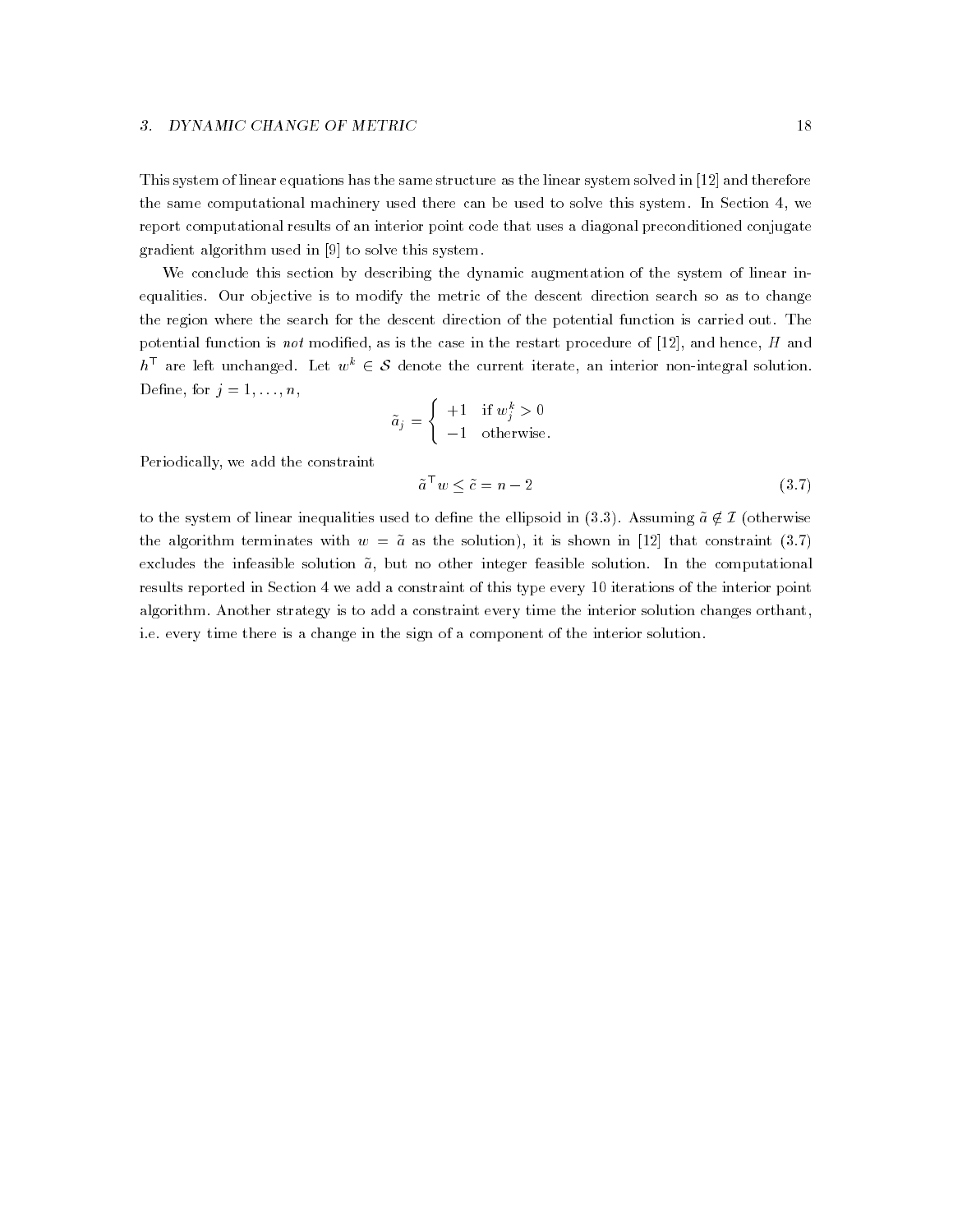# Computational results

In this Section, we report on the computational testing of the integer programming algorithm described in and - with the modication of Section on randomly generated instances of a class of inductive inference problems as in  $\vert \cdot \vert$  and the scheme  $\pi$  and the problems and the scheme based on the ordering of the fractional values of the variables of the current interior solution, and offer no special treatment for local minima. To offer some insight as to how the interior point algorithm compares with a standard Satisfiability algorithm we run an implementation of the Davis-Putnam algorithm  $[6]$  on the test problems. We use the C language implementation by Selman, Mitchell and Levesque  $\left\lceil 23\right\rceil$ .

The experiment was conducted on a VAX 6700 running 10th Edition UNIX $^\circ$  . The code is written that in fortrand and compiled on the first with the form of the optimization  $\alpha$  set  $\alpha$  set  $\alpha$ Running times are measured with the system function times ().

We consider the problem of inferring the logic in an n-input, 1-output "black box", with  $n =$ 8.16, and 32. For each value of n we consider five black boxes. For each black box, we record the output corresponding to randomly generated input samples and build an incomplete truth table for which we attempt to synthesis a Boolean expression having a given number of product terms Tables 4.1, 4.4 and 4.7 show problem statistics. For each black box, these tables display the hidden logic, identify the problem instance with a name  $(8A1, 8A2, ..., 16A1, 16A2, ..., 32A1, 32A2, ...)$ and display the number of random  $i/\sigma$  samples generated, the specified number of product terms in the synthesized expression (AND gates), and statistics for the corresponding Satisfiability Problem (number of variables, clauses and literals per clause). Tables  $4.2, 4.5$  and  $4.8$  show statistics for the solution obtained with the integer programming algorithm, the inferred logic and the accuracy of the inferred logic. This accuracy (prediction accuracy) is measured by randomly generating  $10,000$ input samples and comparing outputs for the black box and the inferred logic

- and the Party and the Davis Complete for the Davis Putnam algorithment.

We make the following observations regarding the computational testing.

- Satisability problems having from variables and clauses up to variables and - clauses were solved in less than one complete the solved in less than one complete than one complete than  $\sim$ Only 6 of the 41 problems required more than 10 CPU minutes.
- On all instances tested the integer programming code synthesized algebraic expressions that produced the correct output, given as input the minterms in the incompletely specified truth table
- Inputoutput sample sizes varied from  to  Increasing sample size increases the Satis ability Problem size, but generally increases prediction accuracy and frequently reduces CPU time  $\mathbb{R}$  took - and  $\mathbb{R}$  took - and  $\mathbb{R}$  took - and  $\mathbb{R}$  sample size of  $\mathbb{R}$ A
 with same hidden logic as A required only -s and a single iteration with a sample size of 100.
- For all instance classes but one Eq. ( ) and the algorithm correctly predicted the hidden logic  $\Gamma$ the instance where an exact prediction was not obtained, the algorithm inferred logic with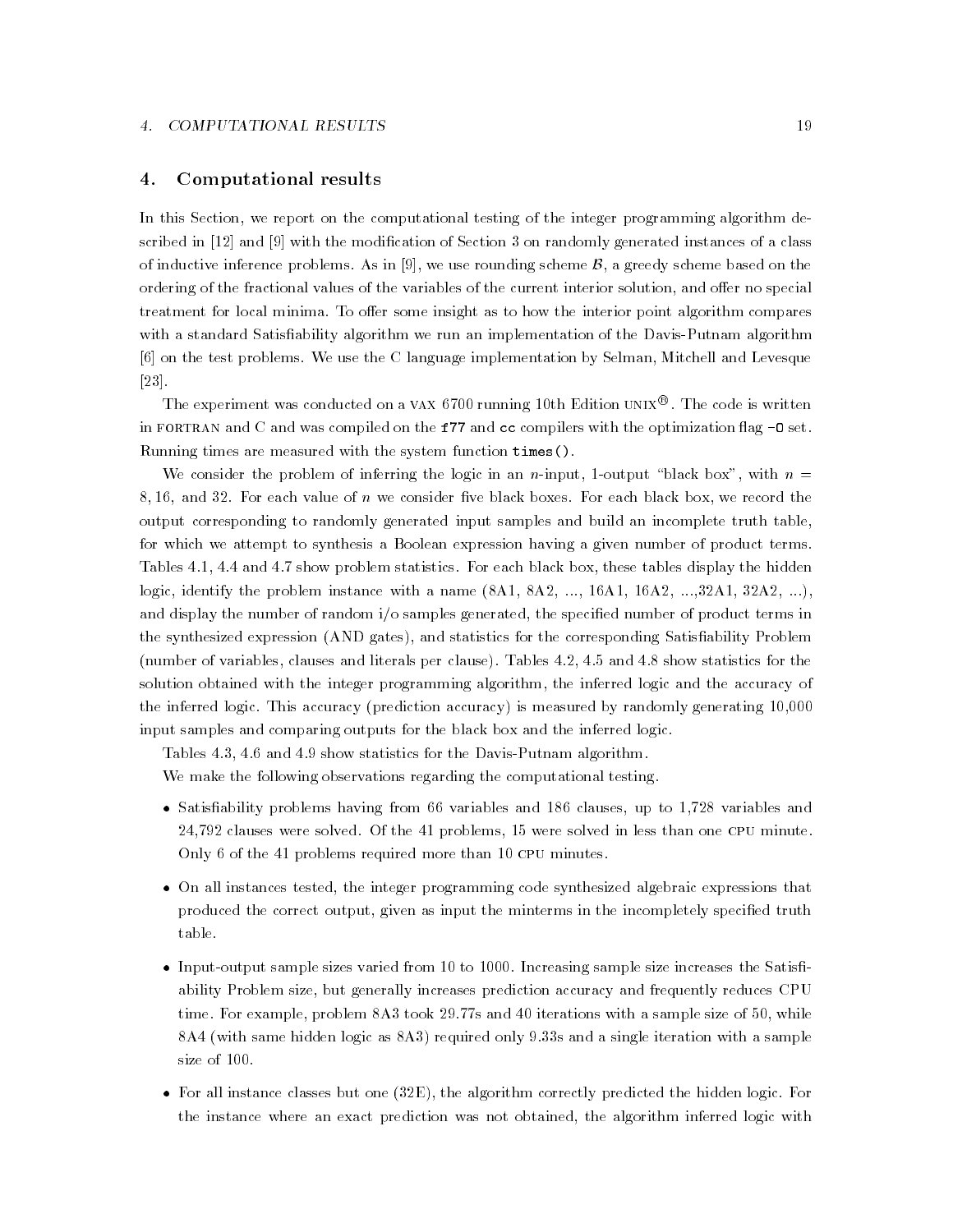- accuracy Note that for this instance the algorithm produced an algebraic expression that realizes the function described in the incomplete truth table The expression produced had as few terms as the hidden function. Increasing the number of input-output samples up to 1000 did not improve the prediction accuracy. With truth tables having more than 1000 inputoutput examples, the algorithm converged to local minima. However, the number of violated constraints of the integer solution corresponding to the local minima is small (less than 100 constraints out of over  $20,000$ ). Consequently, the resulting circuit, while not realizing the given truth table, may still be a good approximation to the hidden logic.

- The number of input samples required to achieve a good prediction accuracy was smaller to achieve a good prediction accuracy was smaller to achieve a good prediction accuracy was smaller to achieve a good prediction accur All 8-input hidden logic that was correctly predicted required no more than 100 samples, except . Both the prediction of the state of the state of the state of the state of the state of the state of the sta the  $16$ -input logic,  $16B$ ,  $16C$  and  $16E$  required  $400$  input samples for an exact prediction, while 16A and 16D required 100 and 200, respectively. For the four 32-input logic instances for which exact predictions were obtained  $(32A1, 32B4, 32C4, 32D3)$ , the required number of samples was 250, 300, 1000 and 400, respectively. In several instances, as few as 50 and 100 samples such that the contributions with over  $\mathbb{R}^n$  and  $\mathbb{R}^n$  respectively. The contributions with over  $\mathbb{R}^n$
- As shown in Section 2, 200 in Section Blues of the number of variables in the number of variables of variables and clauses in the Satisfiability Problem grows linearly with  $Kn$ , where K is the number of gates and  $n$  is the number of inputs to the black box. For this reason, we limited the number of gates in the 32-input instances to  $3$  or  $4$ , even though for the 8- and 16-input instances we allowed circuits with as many as 20 gates.
- Even the number of product terms allowed was much higher than  $\mathbf{H}$ the number present in the hidden logic, the algorithm produced functions with duplicate and covered terms, resulting in expressions with few terms. For example, for problem 16A1 we used  $K = 15$ , but the algorithm synthesized an expression with only 4 terms. As mentioned in the previous bullet item, because of memory limitations, we could not search for expressions with a large number of product terms in the  $32$ -input instances.
- Tables the diculture the diculture the diculture of the diculture of the Davis Putnam algorithment of the Davis to find satisfiable assignments for the Satisfiability problems formulated in the computational experiment. We limited the running time for each instance to  $12$  CPU hours  $(43200 s)$ . In that running time the Davis-Putnam code succeeded in finding satisfiable assignments only for the smaller Satisfiability problems. It found assignments for all the  $\delta$ -input instances, the smallest (in the number of variables) of the 16-input instances and 5 of the 6 smallest 32-input instances. It should be noted that since the 16-input instances had larger values of  $K$  (AND) gates) than the 32-input instances, the Satisfiability problems corresponding to the 16-input instances are larger than those of the 32-input instances.
- Since the bulk of the computational eort in this code corresponds to solving a system of linear equations with the conjugate gradient method, a parallel implementation of such procedure is expected to speed up the solution process significantly.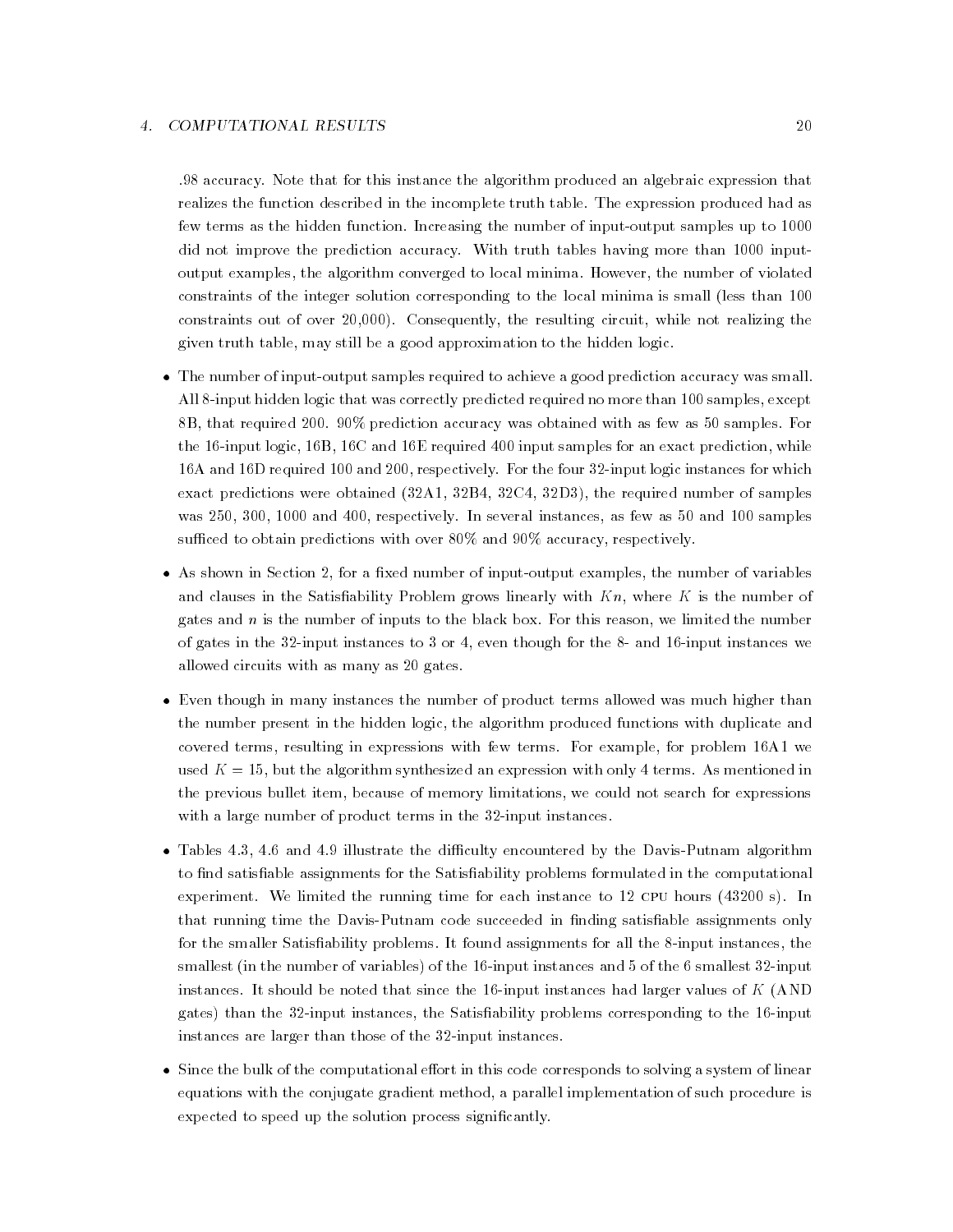|                                                     | instance        | $i$ o   | AND   |      | Satisfiability Problem |            |
|-----------------------------------------------------|-----------------|---------|-------|------|------------------------|------------|
| hidden logic                                        | id              | samples | gates | vars | clauses                | lit/clause |
| $y = x_4\bar{x}_7 + \bar{x}_3x_4 + x_1x_2\bar{x}_6$ | 8A1             | 10      | 3     | 66   | 186                    | 2.4        |
|                                                     | 8A2             | 25      | 6     | 180  | 800                    | 2.6        |
|                                                     | 8A3             | 50      | 6     | 264  | 1552                   | 2.6        |
|                                                     | 8A4             | 100     | 6     | 396  | 2798                   | 2.7        |
| $y = \bar{x}_1 \bar{x}_4 x_6 + \bar{x}_2 x_8 + x_2$ | 8B1             | 50      | 3     | 168  | 1054                   | 2.2        |
|                                                     | 8 <sub>B2</sub> | 100     | 6     | 576  | 4088                   | 2.3        |
|                                                     | 8B3             | 150     | 10    | 1360 | 10100                  | 2.3        |
|                                                     | 8B4             | 200     | 6     | 1068 | 8214                   | 2.2        |
| $y = x_5 + x_6\bar{x}_8 + x_7$                      | 8C1             | 50      | 10    | 510  | 3065                   | 2.4        |
|                                                     | 8C2             | 100     | 10    | 950  | 6689                   | 2.3        |
| $y = \bar{x}_6 + \bar{x}_2 + \bar{x}_3\bar{x}_7$    | 8D1             | 50      | 10    | 530  | 3207                   | 2.3        |
|                                                     | 8D2             | 100     | 10    | 930  | 6547                   | 2.3        |
| $y = x_8 + x_2x_5 + \bar{x}_3x_5$                   | 8E1             | 50      | 10    | 520  | 3136                   | 2.4        |
|                                                     | 8E2             | 100     | 10    | 870  | 6121                   | 2.4        |

Table statistics in put we have a statistically considered the control of the control of the control of the control of the control of the control of the control of the control of the control of the control of the control o

| instance        |              |         |                                                        | prediction |
|-----------------|--------------|---------|--------------------------------------------------------|------------|
| id              | iters        | CPU     | inferred logic                                         | accuracy   |
| 8A1             | $\mathbf{1}$ | 0.42s   | $y = x_4\bar{x}_7 + \bar{x}_3x_4 + \bar{x}_3\bar{x}_6$ | .86        |
| 8A2             | 47           | 21.37s  | $y = x_4\bar{x}_7 + \bar{x}_3x_4 + x_1\bar{x}_3$       | .87        |
| 8A3             | 40           | 29.77s  | $y = x_4\bar{x}_7 + \bar{x}_3x_4 + x_1x_2$             | -92        |
| 8A4             | $\mathbf{1}$ | 9.33s   | $y = x_4\bar{x}_7 + \bar{x}_3x_4 + x_1x_2\bar{x}_6$    | exact      |
| 8B1             | $\mathbf{1}$ | 2.05s   | $y = x_2 + x_8$                                        | -97        |
| 8B <sub>2</sub> | 59           | 97.07s  | $y = x_2 + x_8 + \bar{x}_1 x_3 \bar{x}_5 x_6$          | -97        |
| 8B3             | 37           | 167.07s | $y = x_2 + x_8 + x_3\bar{x}_5x_6\bar{x}_7$             | .96        |
| 8B4             | 33           | 122.62s | $y = x_2 + x_8 + \bar{x}_1 \bar{x}_4 x_6$              | exact      |
| 8C1             | $\mathbf{1}$ | 8.02s   | $y = x_5 + x_7$                                        | -94        |
| 8C2             | 28           | 84.80s  | $y = x_5 + x_7 + x_6 \bar{x}_8$                        | exact      |
| 8D1             | 86           | 116.98s | $y = \bar{x}_6 + \bar{x}_2 + \bar{x}_3\bar{x}_7$       | exact      |
| 8D2             | 13           | 45.72s  | $y = \bar{x}_6 + \bar{x}_2 + \bar{x}_3\bar{x}_7$       | exact      |
| 8E1             | 90           | 122.82s | $y = x_8 + x_2x_5 + \bar{x}_3x_5$                      | exact      |
| 8E2             | $\mathbf{1}$ | 16.68s  | $y = x_8 + x_2x_5 + \bar{x}_3x_5$                      | exact      |

Table solution statistics in put variables in put variables to the control output variables of the control output variables of the control of the control of the control of the control of the control of the control of the c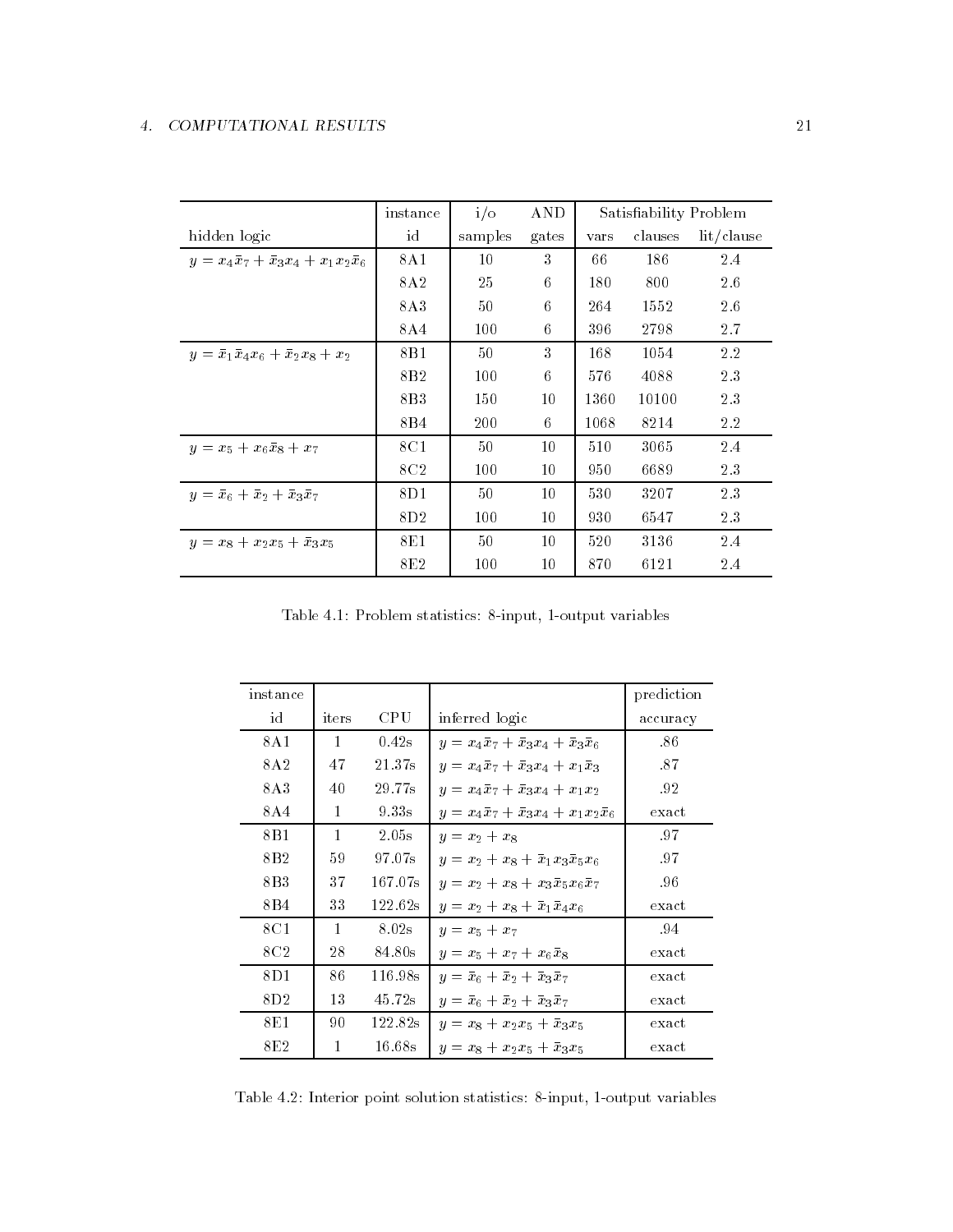| instance       |                  |
|----------------|------------------|
| id             | CPU time         |
| 8 A 1          | 0.11s            |
| 8A2            | 25.15s           |
| 8A3            | 77.98s           |
| 8 A 4          | 43.05s           |
| 8B 1           | $0.25\mathrm{s}$ |
| 8B2            | 2.87s            |
| 8B3            | $6.00\mathrm{s}$ |
| 8B4            | 9.48s            |
| 8C1            | 2.20s            |
| 8C2            | $5.62\mathrm{s}$ |
| 8D1            | 9.53s            |
| $8\mathrm{D}2$ | 11.78s           |
| $8\mathrm{E}1$ | 4.35s            |
| 8E2            | 8.35s            |

Table statistics in putnament in putnament in putnament in putnament in putnament in putnament in putnament in

|                                                                                       | instance         | $i/\circ$ | <b>AND</b> |      | Satisfiability Problem |            |
|---------------------------------------------------------------------------------------|------------------|-----------|------------|------|------------------------|------------|
| hidden logic                                                                          | id               | samples   | gates      | vars | clauses                | lit/clause |
| $y = x_1 \bar{x}_{12} + x_2 x_3 \bar{x}_5 + x_9 + \bar{x}_7$                          | 16 A 1           | 100       | 15         | 1650 | 19368                  | 23         |
|                                                                                       | 16A2             | 300       | 6          | 1602 | 23281                  | 2.3        |
| $y = x_3x_{12}x_{15} + \bar{x}_3\bar{x}_{11} +$                                       | 16B1             | 300       | 8          | 1728 | 24792                  | 2.6        |
| $\bar{x}_2 \bar{x}_{10} \bar{x}_{16} + x_1 x_2$                                       | 16B <sub>2</sub> | 400       | 4          | 1076 | 16121                  | 2.6        |
| $y = x_4 \bar{x}_7 x_{11} + x_4 x_{10} x_{14} +$                                      | 16C1             | 100       | 20         | 1580 | 16467                  | 3.0        |
| $\bar{x}_9\bar{x}_{14}x_{15}+\bar{x}_3x_8$                                            | 16C2             | 400       | 4          | 924  | 13803                  | 2.8        |
| $y = \bar{x}_5 \bar{x}_8 \bar{x}_{10} x_{16} + \bar{x}_2 \bar{x}_{12} \bar{x}_{16} +$ | 16D1             | 200       | 10         | 1230 | 15901                  | 3.0        |
| $\bar{x}_1\bar{x}_{12} + x_3\bar{x}_5x_6$                                             | 16D <sub>2</sub> | 400       | 4          | 836  | 12461                  | 3.0        |
| $y = x_1 \bar{x}_2 x_3 \bar{x}_4 + x_5 x_6 \bar{x}_7 x_8 +$                           | 16E1             | 200       | 15         | 1245 | 14766                  | 4.2        |
| $x_9\bar{x}_{10}\bar{x}_{11}\bar{x}_{12} + \bar{x}_{13}x_{14}\bar{x}_{15}x_{16}$      | 16E2             | 400       | 4          | 532  | 7825                   | 4.2        |

<u>statistics in problem statistics</u> in the stap will be stated in the statistics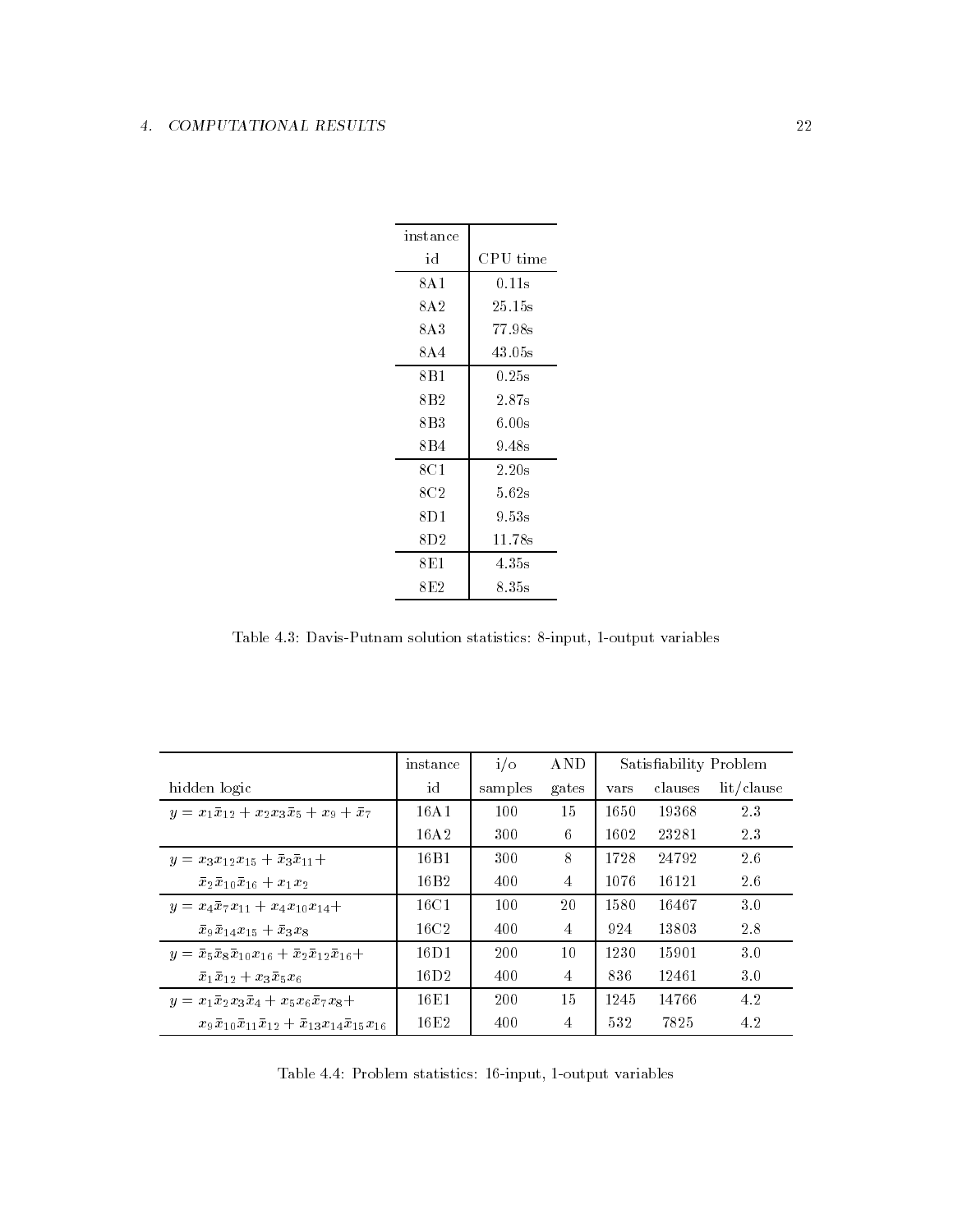| instance         |              |          |                                                                                  | prediction |
|------------------|--------------|----------|----------------------------------------------------------------------------------|------------|
| id               | iters        | CPU.     | inferred logic                                                                   | accuracy   |
| 16A1             | 264          | 2038.55s | $y = x_1 \bar{x}_{12} + x_2 x_3 \bar{x}_5 + x_9 + \bar{x}_7$                     | exact      |
| 16A2             | 78           | 607.80s  | $y = x_1 \bar{x}_{12} + x_2 x_3 \bar{x}_5 + x_9 + \bar{x}_7$                     | exact      |
| 16 <sub>B1</sub> | $\mathbf{1}$ | 78.27s   | $y = \bar{x}_3 \bar{x}_{11} + x_1 x_2 + x_3 x_{12} x_{15} +$                     | -99        |
|                  |              |          | $\bar{x}_2 \bar{x}_{10} \bar{x}_{16} + \bar{x}_2 x_3 x_6 \bar{x}_{10} x_{11}$    |            |
| 16 <sub>B2</sub> | 39           | 236.07s  | $y = x_3x_{12}x_{15} + \bar{x}_3\bar{x}_{11} +$                                  | exact      |
|                  |              |          | $\bar{x}_2 \bar{x}_{10} \bar{x}_{16} + x_1 x_2$                                  |            |
| 16C1             | 105          | 757.55s  | $y = \bar{x}_1 x_4 \bar{x}_9 + x_4 \bar{x}_7 x_{11} +$                           | .87        |
|                  |              |          | $x_6x_8x_{10}x_{13} + \bar{x}_3x_8 +$                                            |            |
|                  |              |          | $x_3\bar{x}_6\bar{x}_8x_1, x_{15}$                                               |            |
| 16C2             | 98           | 520.60s  | $y = x_4 \bar{x}_7 x_{11} + x_4 x_{10} x_{14} +$                                 | exact      |
|                  |              |          | $\bar{x}_9 \bar{x}_{14} x_{15} + \bar{x}_3 x_8$                                  |            |
| 16D1             | 215          | 1546.78s | $y = \bar{x}_1 \bar{x}_{12} + \bar{x}_2 \bar{x}_{12} \bar{x}_{16} +$             | exact      |
|                  |              |          | $\bar{x}_5 \bar{x}_8 \bar{x}_{10} x_{16} + x_3 \bar{x}_5 x_6$                    |            |
| 16D2             | 106          | 544 25s  | $y = \bar{x}_1 \bar{x}_{12} + \bar{x}_2 \bar{x}_{12} \bar{x}_{16} +$             | exact      |
|                  |              |          | $\bar{x}_5 \bar{x}_8 \bar{x}_{10} x_{16} + x_3 \bar{x}_5 x_6$                    |            |
| 16E1             | 231          | 2156.42s | $y = x_1 \bar{x}_4 x_8 x_9 x_{11} \bar{x}_{13} + x_1 \bar{x}_2 x_3 \bar{x}_4 +$  | -99        |
|                  |              |          | $\bar{x}_{13}x_{14}\bar{x}_{15}x_{16} + x_9\bar{x}_{10}x_{11}\bar{x}_{12} +$     |            |
|                  |              |          | $x_5x_6\bar{x}_7x_8$                                                             |            |
| 16E2             | 89           | 375.83s  | $y = x_1 \bar{x}_2 x_3 \bar{x}_4 + x_5 x_6 \bar{x}_7 x_8 +$                      | exact      |
|                  |              |          | $x_9\bar{x}_{10}\bar{x}_{11}\bar{x}_{12} + \bar{x}_{13}x_{14}\bar{x}_{15}x_{16}$ |            |

Table solution statistics in put variables in put variables in put variables in put variables in put variables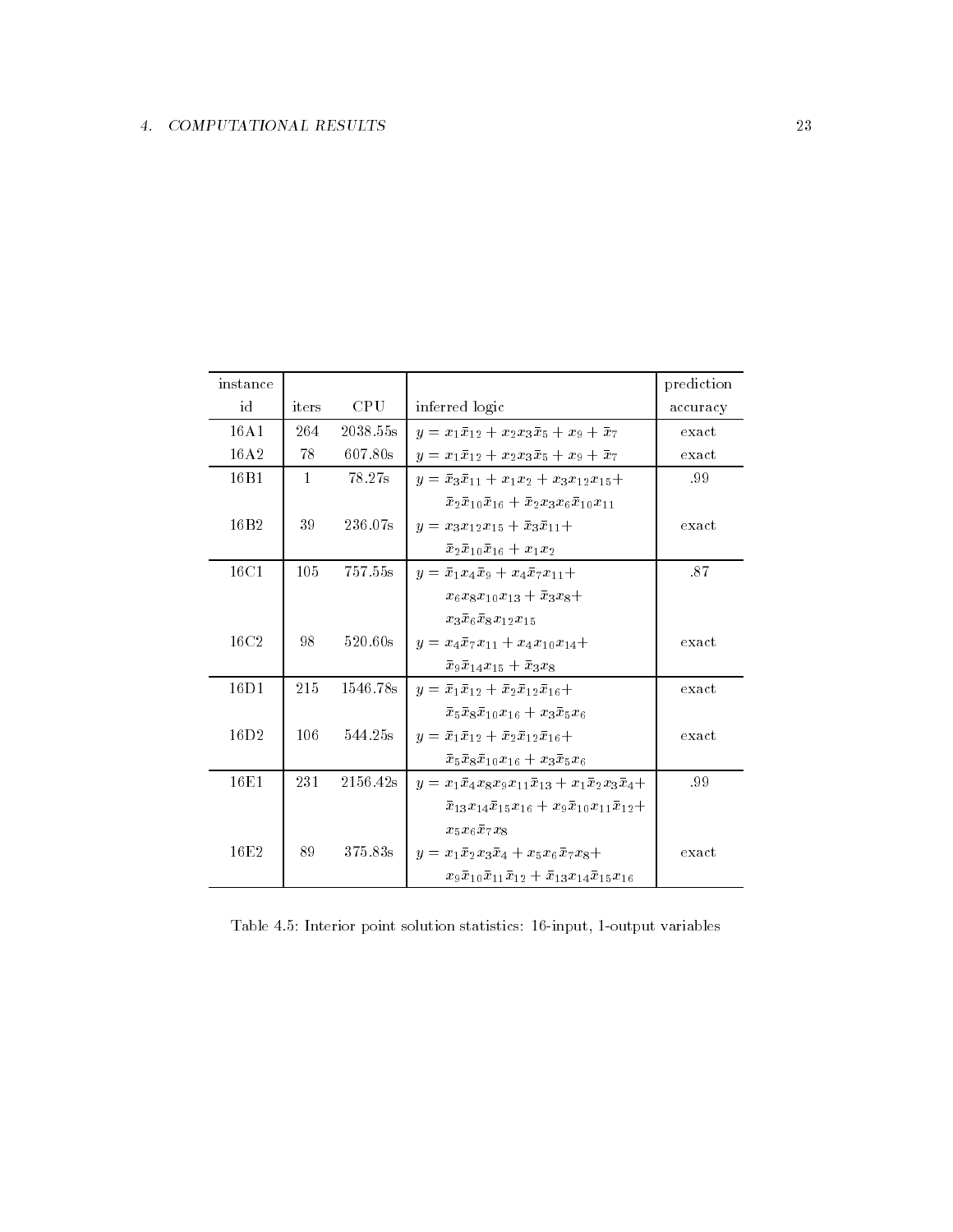| instance         |           |
|------------------|-----------|
| id               | CPU time  |
| 16A1             | $\ast$    |
| 16A2             | $\ast$    |
| 16 B 1           | $\ast$    |
| 16B <sub>2</sub> | $\ast$    |
| 16C1             | $\ast$    |
| 16C2             | $^\ast$   |
| 16D1             | $\ast$    |
| 16D <sub>2</sub> | $\ast$    |
| 16E1             | $\ast$    |
| 16E2             | 20449.20s |

 $\ast$  Did not find satisfiable assignment in 43200s.

Table DavisPutnam solution statistics input output variables

|                                                                                           | instance         | $i$ o   | AND   |      | Satisfiability Problem |             |
|-------------------------------------------------------------------------------------------|------------------|---------|-------|------|------------------------|-------------|
| hidden logic                                                                              | id               | samples | gates | vars | clauses                | lit/clause  |
| $y = x_1 \bar{x}_{12} + x_2 \bar{x}_5 x_{32} + x_{19} \bar{x}_{23} x_{26}$                | 32A1             | 250     | 3     | 459  | 9212                   | 3.6         |
| $y = x_1 x_2 \overline{x}_9 \overline{x}_{12} x_{31} + x_{19} \overline{x}_{23} x_{26} +$ | 32B1             | 50      | 3     | 228  | 1374                   | 4.5         |
| $x_2\bar{x}_5\bar{x}_{20}x_{32}$                                                          | 32B <sub>2</sub> | 100     | 3     | 261  | 2558                   | 4.7         |
|                                                                                           | 32B3             | 250     | 3     | 348  | 5734                   | 5.1         |
|                                                                                           | 32B4             | 300     | 3     | 381  | 6918                   | 5.1         |
| $y = x_2 \overline{x}_9 \overline{x}_{12} x_{31} + x_2 \overline{x}_{20} x_{32} +$        | 32C1             | 50      | 3     | 225  | 1280                   | 4.8         |
| $x_1x_2x_1_9x_2x_3x_2_6$                                                                  | 32C2             | 100     | 3     | 249  | 2182                   | 53          |
|                                                                                           | 32C3             | 150     | 3     | 279  | 3272                   | 53          |
|                                                                                           | 32C4             | 1000    | 3     | 759  | 20862                  | $5\,$ $5\,$ |
| $y = x_4x_{11}\overline{x}_{22} + x_2x_{12}\overline{x}_{15}\overline{x}_{29} +$          | 32D1             | 50      | 4     | 332  | 2703                   | 3.4         |
| $\bar{x}_3x_9x_20 + \bar{x}_{10}x_{11}\bar{x}_{29}x_{32}$                                 | 32D2             | 100     | 4     | 404  | 5153                   | 35          |
|                                                                                           | 32D3             | 400     | 4     | 824  | 19478                  | 3.6         |
| $y = x_9x_{10}x_{23} + x_2x_{29}x_{31} +$                                                 | 32E1             | 50      | 3     | 222  | 1186                   | 5.0         |
| $x_2\bar{x}_4x_6\bar{x}_7x_{19}\bar{x}_3$                                                 | 32E2             | 100     | 3     | 267  | 2746                   | 4.5         |
|                                                                                           | 32E3             | 200     | 3     | 330  | 5680                   | 4.8         |
|                                                                                           | 32E4             | 300     | 3     | 387  | 7106                   | 5.0         |
|                                                                                           | 32E5             | 400     | 3     | 450  | 9380                   | 5.0         |

Table statistics in put variables to the control of the control output variables of the control output variables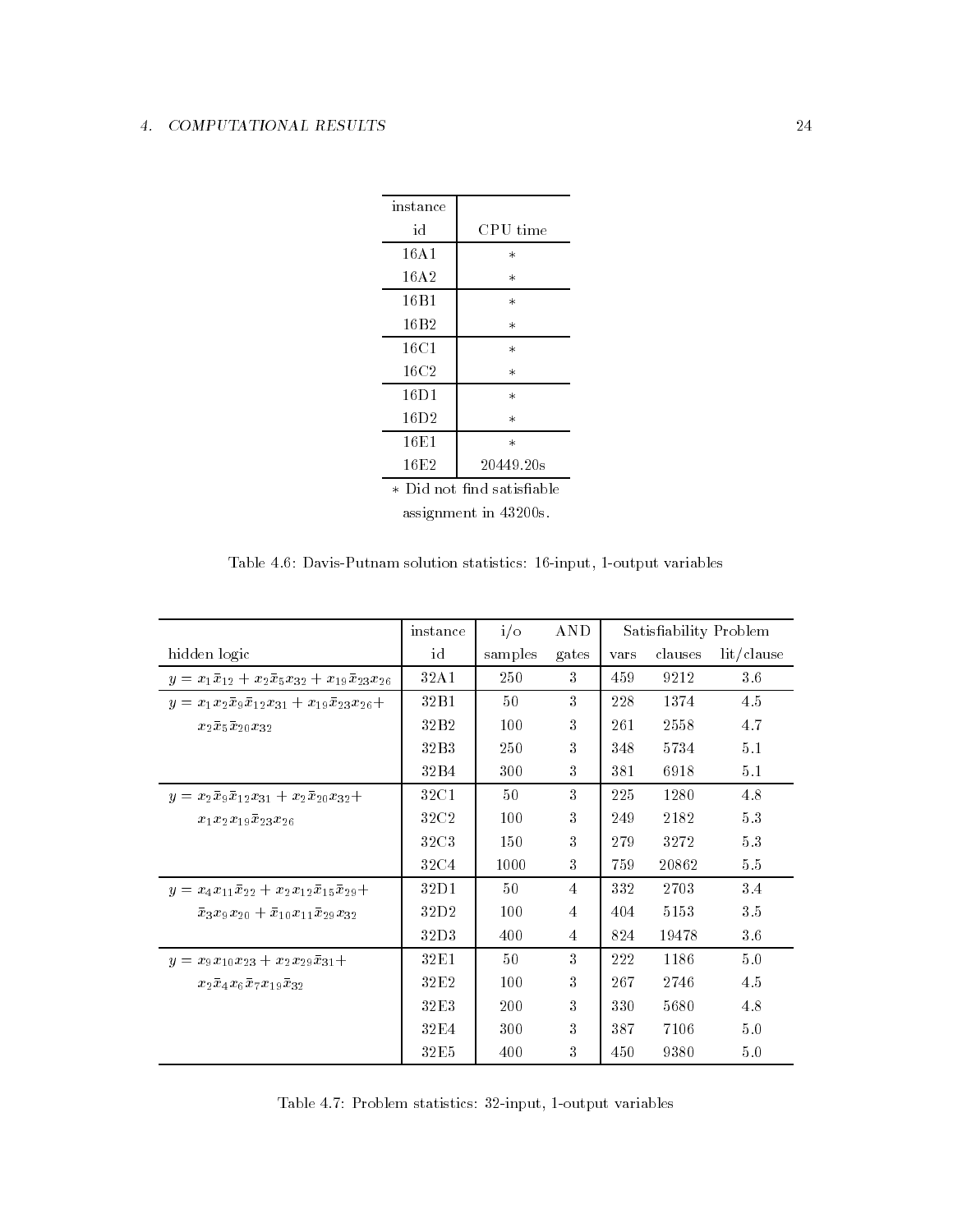| instance         |              |          |                                                                                     | prediction                    |
|------------------|--------------|----------|-------------------------------------------------------------------------------------|-------------------------------|
| id               | iters        | CPU      | inferred logic                                                                      | accuracy                      |
| 32A1             | 44           | 176.73s  | $y = x_1 \bar{x}_{12} + x_2 \bar{x}_5 x_{32} + x_{19} \bar{x}_{23} x_{26}$          | $\boldsymbol{\mathrm{exact}}$ |
| 32B1             | 1            | 5.02s    | $y = \bar{x}_{12}\bar{x}_{23}x_{26} + x_{19}\bar{x}_{23}x_{26} +$                   | .83                           |
|                  |              |          | $x_{14}x_{17}x_{21}x_{31}$                                                          |                               |
| 32B2             | 32           | 56.65s   | $y = x_2 \bar{x}_5 \bar{x}_{20} x_{32} + x_{19} \bar{x}_{23} x_{26} +$              | .96                           |
|                  |              |          | $x_2x_3\bar{x}_14\bar{x}_2_1x_2_2$                                                  |                               |
| 32B3             | 51           | 189.80s  | $y = x_{19} \bar{x}_{23} x_{26} + x_2 \bar{x}_5 \bar{x}_{20} x_{32} +$              | .97                           |
|                  |              |          | $x_2\bar{x}_9\bar{x}_{10}\bar{x}_{12}\bar{x}_{14}\bar{x}_{21}$                      |                               |
| 32B4             | 61           | 259.43s  | $y = x_{19}\bar{x}_{23}x_{26} + x_2\bar{x}_5\bar{x}_{20}x_{32} +$                   | $\operatorname{exact}$        |
|                  |              |          | $x_1x_2\overline{x}_9\overline{x}_1_2x_{31}$                                        |                               |
| 32C1             | 23           | 23.85s   | $y = x_2 x_{19} x_{32} + x_2 \overline{x}_7 \overline{x}_8 x_{13} +$                | .80                           |
|                  |              |          | $x_2x_7x_{15}x_{29}$                                                                |                               |
| 32C <sub>2</sub> | $\mathbf{1}$ | 9.38s    | $y = x_2 \bar{x}_{20} x_{32} + x_2 x_{18} x_{19} +$                                 | .88                           |
|                  |              |          | $x_2x_5x_7x_{14}x_{17}x_{29}$                                                       |                               |
| 32C3             | $\mathbf{1}$ | 14.27s   | $y = x_2 \bar{x}_{20} x_{32} + x_2 \bar{x}_{18} \bar{x}_{21} \bar{x}_{23} x_{32} +$ | .92                           |
|                  |              |          | $x_2x_{15}x_{18}x_{19}x_{24}x_{30}x_{31}$                                           |                               |
| <b>32C4</b>      | $\mathbf{1}$ | 154.62s  | $y = x_2 \bar{x}_{20} x_{32} + x_2 \bar{x}_9 \bar{x}_{12} x_{31} +$                 | exact                         |
|                  |              |          | $x_1x_2x_{19}\bar{x}_{23}x_{26}$                                                    |                               |
| 32D1             | 49           | 65.65s   | $y = \bar{x}_{22}x_{28}\bar{x}_{29} + x_{12}\bar{x}_{17}\bar{x}_{25}x_{27} +$       | .74                           |
|                  |              |          | $\bar{x}_3x_9x_20 + x_{11}x_{12}\bar{x}_{16}\bar{x}_{32}$                           |                               |
| 32D2             | 78           | 178.10s  | $y = x_9 x_{11} \bar{x}_{22} \bar{x}_{29} + x_4 x_{11} \bar{x}_{22} +$              | .91                           |
|                  |              |          | $\bar{x}_3x_9x_20 + x_{12}\bar{x}_{15}\bar{x}_{16}\bar{x}_{29}$                     |                               |
| 32D3             | 147          | 1227.40s | $y = x_4x_{11}\overline{x}_{22} + \overline{x}_{10}x_{11}\overline{x}_{29}x_{32} +$ | exact                         |
|                  |              |          | $\bar{x}_3x_9x_20 + x_2x_{12}\bar{x}_{15}\bar{x}_{29}$                              |                               |
| 32E1             | 5            | 8.33s    | $y = x_2 x_{29} \bar{x}_{31} + \bar{x}_{11} \bar{x}_{26} x_{29} \bar{x}_{31}$       | .86                           |
| 32E2             | $\mathbf{1}$ | 9.67s    | $y = x_2 x_{29} \bar{x}_{31} + x_2 x_5 x_{23} \bar{x}_{31} +$                       | .97                           |
|                  |              |          | $x_9x_{10}x_{23}$                                                                   |                               |
| 32E3             | 40           | 132.83s  | $y = x_2 x_{29} \bar{x}_{31} + x_2 \bar{x}_4 x_6 \bar{x}_7 \bar{x}_{30} +$          | .98                           |
|                  |              |          | $x_9x_{10}x_{23}$                                                                   |                               |
| 32E4             | 63           | 276.93s  | $y = x_2 x_2 x_3 x_1 + x_9 x_1 x_2 x_3 +$                                           | .98                           |
|                  |              |          | $x_2\bar{x}_4x_6\bar{x}_7\bar{x}_{13}\bar{x}_{30}$                                  |                               |
| 32E5             | 71           | 390.22s  | $y = x_2 x_{29} \bar{x}_{31} + x_9 x_{10} x_{23} +$                                 | .98                           |
|                  |              |          | $x_2\bar{x}_4\bar{x}_7\,x_{12}\bar{x}_{13}\bar{x}_{30}$                             |                               |

Table Interior point solution statistics input output variables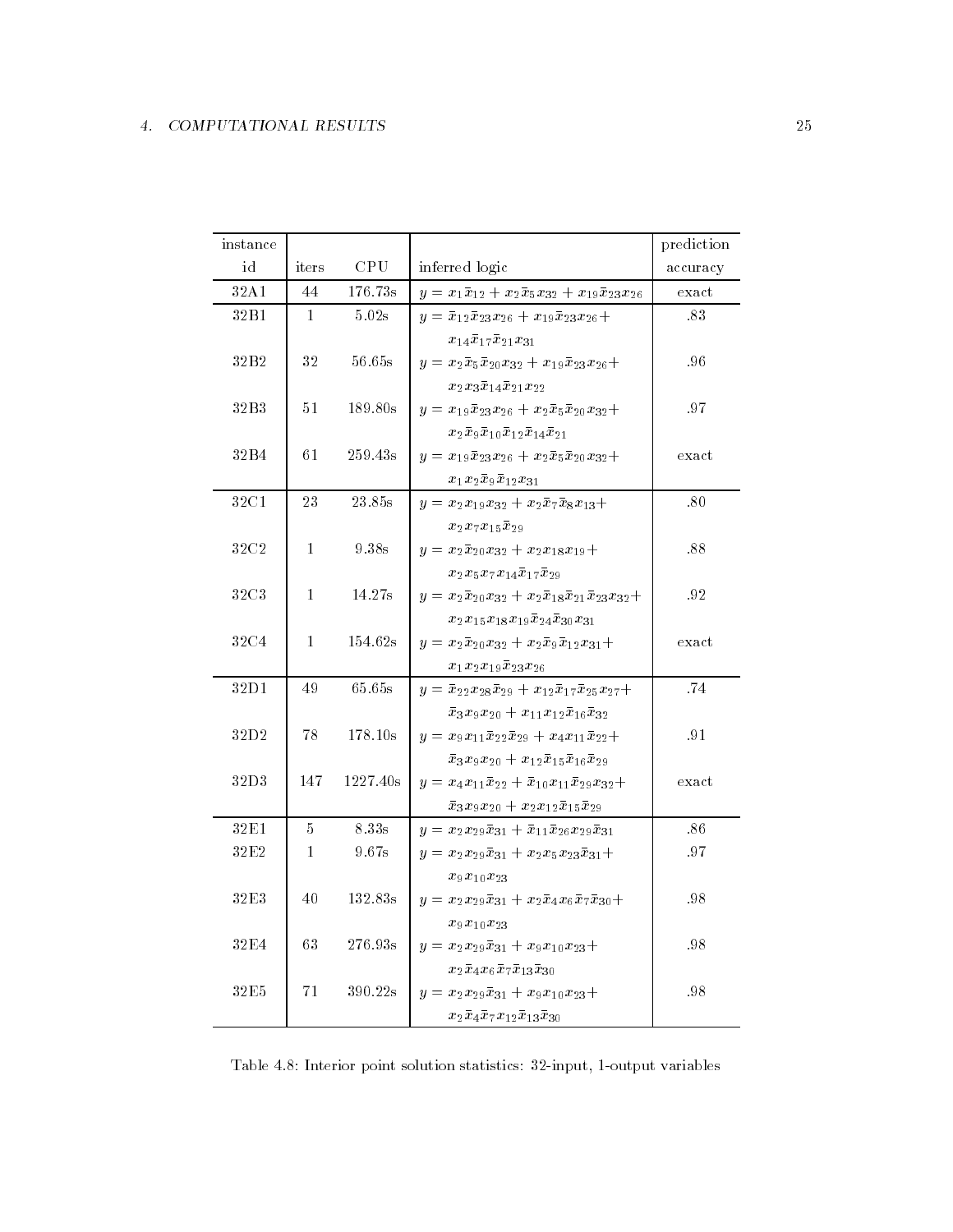| instance         |          |
|------------------|----------|
| id               | CPU time |
| 32A1             | $^\ast$  |
| 32 <sub>B1</sub> | 159.68s  |
| 32B <sub>2</sub> | $\ast$   |
| 32B3             | $^\ast$  |
| 32B4             | $^\ast$  |
| 32C1             | 18.62s   |
| 32C <sub>2</sub> | 176.32s  |
| 32C3             | $\ast$   |
| 32C4             | $^\ast$  |
| 32D1             | $^\ast$  |
| 32D2             | $\ast$   |
| 32D3             | $\ast$   |
| 32E1             | 54.57s   |
| 32E2             | 144.40s  |
| 32E3             | $\ast$   |
| 32E4             | $^\ast$  |
| 32E5             | $^\ast$  |

\* Did not find satisfiable assignment in 43200s.

Table statistics in putnament in putnament in putnament in putnament in putnament in putnament in putnament in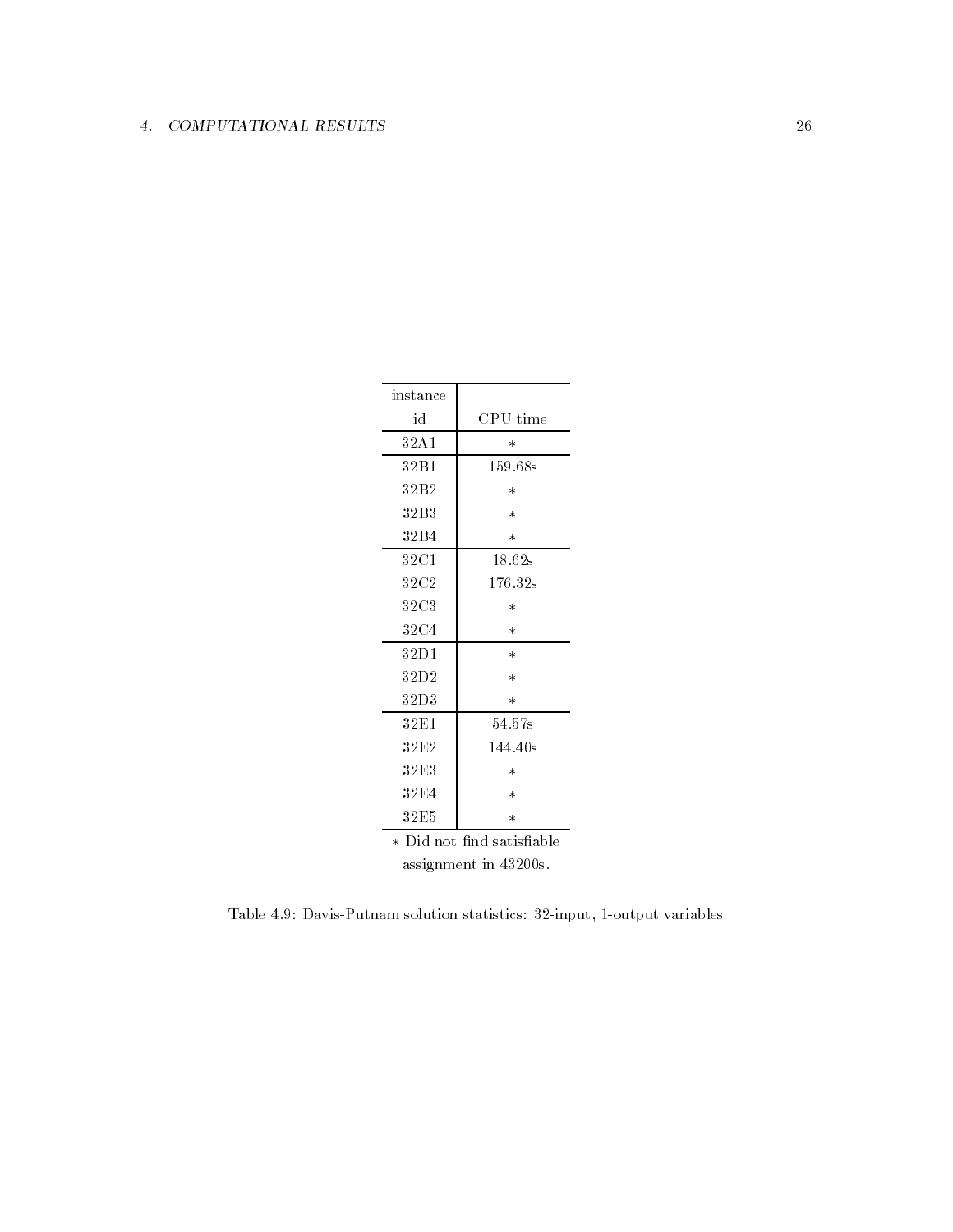#### 5. Concluding remarks

Inductive inference is an essential ingredient in systems that exhibit truly intelligent behavior Since intelligent answers to questions are often ranked by their simplicity, optimization plays an important role in effective inductive inference systems. In this paper, we applied a method of continuous function minimization to implement an inductive inference system

This approach is based on an integer programming formulation for Boolean function synthesis The introduction of on-line cuts, described in Section 3, enabled our implementation to solve a larger number of problems than our problems than our problems than our problems in - problems in - problems in - problems

The preliminary computational results presented in this study indicate the feasibility of this approach to inductive inference. In forthcoming papers, we will use similar methods to approach other inference problems. These include:

model is simpler and a similar model is similar to the single output Boolean model is single output Boolean mod except that the moden function is of the form  $\mathcal{F}:\{0,1\}^{\sim}\to\{0,1\}^{\infty}$ , i.e. it has  $m$  outputs.

- This model with correlated variables - included variables-included in put of the part construction of the co one is given generic Boolean variables and examples of variable values, with the objective of inferring a relationship between the variables

Threshold gate model- Given a black box with a xed network of threshold gates in place of Boolean gates) and a partial list of input-output examples, the problem is to infer the weights so that the input-output sample is duplicated by the inferred network.

Continuous inputs- All of the above models can be formulated with continuous inputs in place of Boolean inputs

Finite state machine model- A nite state machine is dened by an input alphabet a state set S, a start state  $s_0 \in S$ , a transition function  $f_t$  and a set of accept states  $A \subseteq S$ . Let  $L \subseteq \Sigma^*$  be the language accepted by this ninte state machine, where  $\varSigma$  is the set of all strings formed from the input alphabet  $\Sigma$ . Given two sets of strings  $U, T$ , where  $U \subseteq L$  and  $T \subseteq \Sigma^* - L$ , one wishes to pose the question is the dotterministic nite and there are determined the matches there is an automaton the complete partially specified finite state machine?

Probabilistic model- In this model one is given n events E- E - - -En and a sample of states each indicating for each event, if that event has occurred or not. One wishes to infer compact relations between events of the such as E-S  $\sim$  E-H  $\sim$  E-H  $\sim$  E-H  $\sim$  E-H  $\sim$  E-H  $\sim$  E-H  $\sim$  E-H  $\sim$  E-H  $\sim$  E-H  $\sim$  E-H  $\sim$  E-H  $\sim$  E-H  $\sim$  E-H  $\sim$  E-H  $\sim$  E-H  $\sim$  E-H  $\sim$  E-H  $\sim$  E-H  $\sim$  E-H  $\sim$  E

Markov chain model- In this model a hidden Makov chain outputs elements from an output alphabet with each state transition This output is observed and one wishes to infer the matrix of onestep transition probabilities

Approximate model- In this model noise is present in the observation of the input and output of the hidden logic in the black box One wishes to infer this hidden logic so that with high probability the inferred logic will reproduce the observed input-output patterns.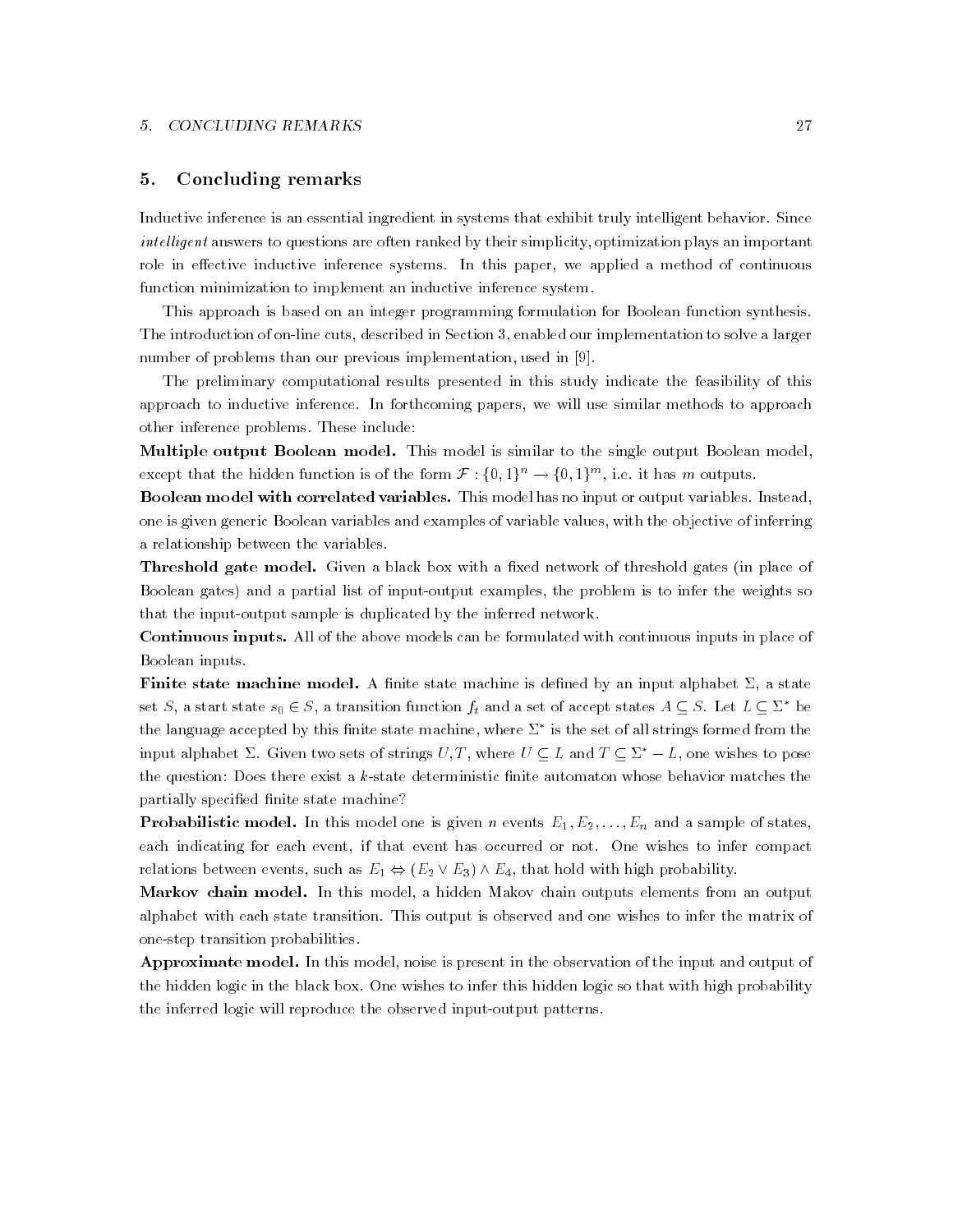# References

- , a computing interest in the computing interest interesting in the methods  $\alpha$  is  $\alpha$  and  $\alpha$ the contract of the contract of the contract of the contract of the contract of the contract of the contract o
- [2] E. Boros, P.L. Hammer, and J.N. Hooker. Predicting cause-effect relationships from incomplete discrete observations Technical reports Technical reports University Rutgers University Piscataway NJ - NJ - NJ
- [3] R.K. Brayton, G.D. Hachtel, C.T. McMullen, and A.L. Sangiovanni-Vincentelli. Logic minimization algorithms for VLSI minimization Correction Correction Correction Academic Co
- [4] D.W. Brown. A state-machine synthesizer-SMS. In Proceedings of the 18th Design Automation conference pages of the contract and the state
- [5] Y. Crama, P.L. Hammer, and T. Ibaraki. Cause-effect relationships and partially defined Boolean functions Annals of O-R- -- -
- [6] M. Davis and H. Putnam. A computing procedure for quantification theory. Journal of the ACM  -
- JF Gimpel A method of producing a boolean function having an arbitrarily prescribed prime implicant table IEEE Trans- Computers -
- SJ Hong RG Cain and DL Ostapko MINI A heuristic approach for logic minimization IBM J- Res- Develop- pages 

 Sept -
- , all the computation of the computation of the computation and mathematic computation of the Computational Computational experience with an interior point algorithm on the Satisability problem Annals of O-R- --
- [10] N. Karmarkar. An interior-point approach to NP-complete problems. Contemporary Mathematics - --
- $[11]$  N. Karmarkar, Riemannian geometry underlying interior-point methods for linear programming. contemporary mathematics in the annual contemporary of the state of the state of the state of the state of the
- [12] N.K. Karmarkar, M.G.C. Resende, and K.G. Ramakrishan. An interior point algorithm to solve computationally different set covering problems Mathematical Problems Mathematical Problems Mathematical Problems Ma
- [13] N.K. Karmarkar, M.G.C. Resende, and K.G. Ramakrishnan. An interior-point approach to the maximum independent set problem in dense random graphs. In Proceedings of the XV Latin American Conference on Informatics pages 
 July --
- EJ McCluskey Minimization of Boolean functions Bel l Syst- Tech- J- -
- RE Miller Switching theory Vol- Combinatorial circuits John Wiley and Sons -
- JJ More and DC Sorensen Computing a trust region step SIAM J- Sci- Stat- Comput- ----- ---------